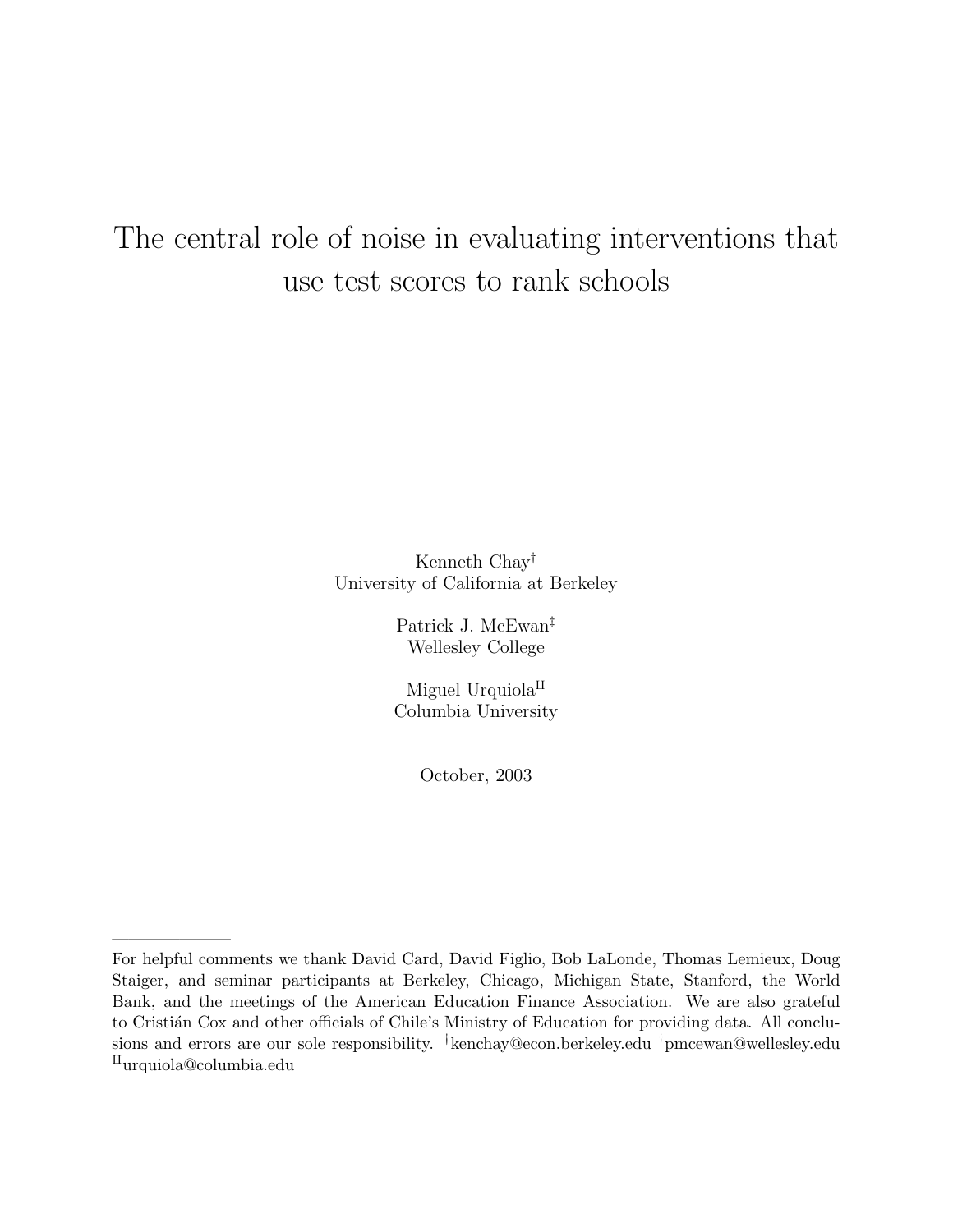#### Abstract

Several countries have implemented programs that use test scores to rank schools, and to reward or penalize them based on their students' average performance. Recently, Kane and Staiger (2002) have warned that imprecision in the measurement of school-level test scores could impede these efforts. There is little evidence, however, on how seriously noise hinders the evaluation of the impact of these interventions. We examine these issues in the context of Chile's P-900 program—a country-wide intervention in which resources were allocated based on cutoffs in schools' mean test scores. We show that transitory noise in average scores and mean reversion lead conventional estimation approaches to greatly overstate the impacts of such programs. We then show how a regression discontinuity design that utilizes the discrete nature of the selection rule can be used to control for reversion biases. While the RD analysis provides convincing evidence that the P-900 program had significant effects on test score gains, these effects are much smaller than is widely believed.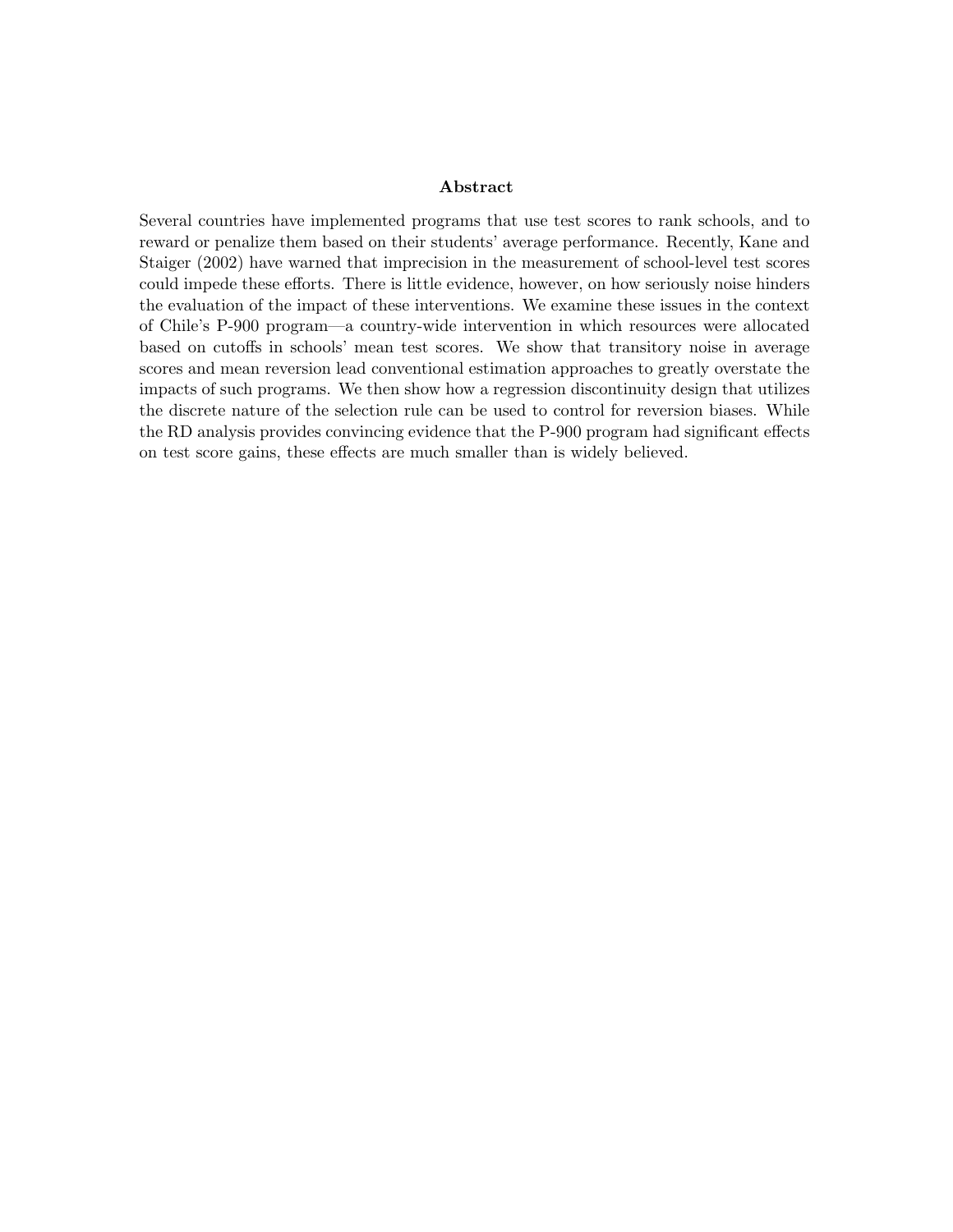# 1 Introduction

Several countries and U.S. states now use student test scores to explicitly rank elementary and secondary schools. A growing percentage also rely on these rankings to allocate a variety of rewards, sanctions, and assistance.<sup>[1](#page-2-0)</sup> As a consequence, there is growing demand for information on the impact of these interventions on student performance. Recently, Kane and Staiger (2002) have noted that mean test scores may provide a noisy measure of school performance due to large error variances, particularly among smaller schools. They conclude that mean test scores from a single year can provide a misleading ranking of schools. For example, a school's appearance at the bottom (or top) of a ranking may be the result of transitory bad (or good) luck in the testing year, and may not be indicative of the school's true performance.

This study examines an under-appreciated implication of Kane and Staiger's findings. To the extent that transitory testing noise (due to luck or sampling variation) is mean reverting, conventional evaluation approaches will yield misleading estimates of the effect of interventions that use test-based rankings to select schools. For example, suppose that schools with extremely low mean scores in a given year receive an intervention (e.g., assistance or sanctions) as a result. If the previous reasoning is correct, then the measured poor performance of such schools is, in part, a result of having obtained a strongly negative error in the program assignment year. Unless errors are perfectly correlated over time, one would expect subsequent test scores in such schools to rise even in the absence of the intervention.

Thus, any measured test score gains (e.g., those that would arise from a difference in differences analysis) will reflect a combination of a true program effect and spurious mean reversion. The dilemma is similar to that observed in evaluations of training programs in which assignment is based on pre-program earnings.<sup>[2](#page-2-1)</sup>

<span id="page-2-0"></span><sup>1</sup> These include Israel (Lavy, 2002), Kenya (Glewwe, Ilias, & Kremer, 2003), Mexico (Santibanez, 2003), and Chile, the subject of this paper. In 2002, 43 U.S. states provided "report cards" with information on student test scores at various levels of aggregation (Kane & Staiger, 2002). Of these, 18 used the rankings to allocate rewards to schools, 20 to administer sanctions, and 28 to allocate assistance.

<span id="page-2-1"></span><sup>&</sup>lt;sup>2</sup> In short, Ashenfelter's "dip" is relevant whenever treatment assignment is based on noisy pre-treatment variables, whether these are earning or test scores. (Ashenfelter, 1978; Ashenfelter & Card, 1985; Heckman, LaLonde, & Smith, 1999).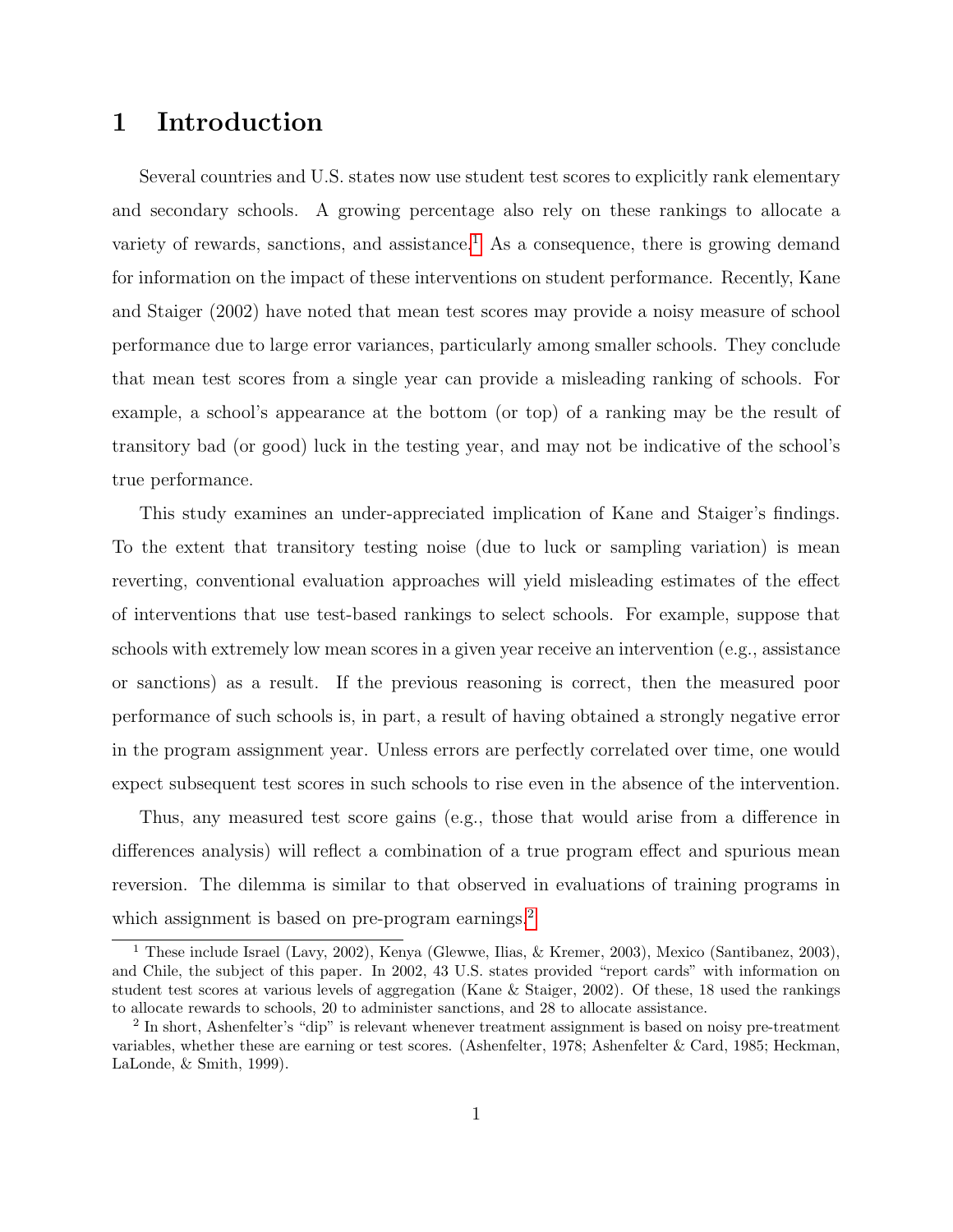To date, the literature has not reached a consensus on how severe the biases introduced by mean reversion can be, or on how best to address them. We analyze this issue in the context of Chile's 900 Schools Program (hereafter referred to as P-900), which since 1990 has used the mean of fourth grade test scores to identify about 900 (hence the name) of the country's lowest achieving schools. In the first three years of the program—the focus of this paper—program participation was strongly determined by whether a school's mean test score fell below given cut-off values. Participating schools received infrastructure improvements, instructional materials, teacher training, and extra tutoring for low-achieving students.

We find that transitory noise in average scores, and the resulting mean reversion, lead conventional estimation approaches to greatly overstate the positive impact of P-900. For example, difference-in-differences estimates suggest that P-900 increased 1988-1990 and 1988- 1992 test score gains by 0.3–0.7 standard deviations; yet using P-900-type assignment rules, we can generate very similar effects during earlier periods in which the program was not yet in operation. Further, schools chosen for P-900 exhibit a sharp decline in test scores in the years preceding the program, which is consistent with a negative shock in average scores in the year used to assign program participation.

We implement a regression discontinuity approach that utilizes the discrete relation between program selection and pre-program test scores to address this problem. We find that P-900 resulted in no test score gains from 1988 to 1990, the first year of its operation, but that it did increase 1988-1992 test score gains by about 0.2 standard deviations. The graphical analysis and robustness checks provide strong complementary evidence that comparing the gains of schools that fell just above and below the assignment cutoff effectively eliminates reversion biases.

We conclude that while P-900 did impact test scores, its previous favorable reviews are largely an artifact of mean reversion. Finally, the strategies illustrated in this study should be applicable to other interventions that use test-based rankings (or more generally, those that rely on some form of a "pre-score" for program assignment), especially those relying upon strict assignment rules.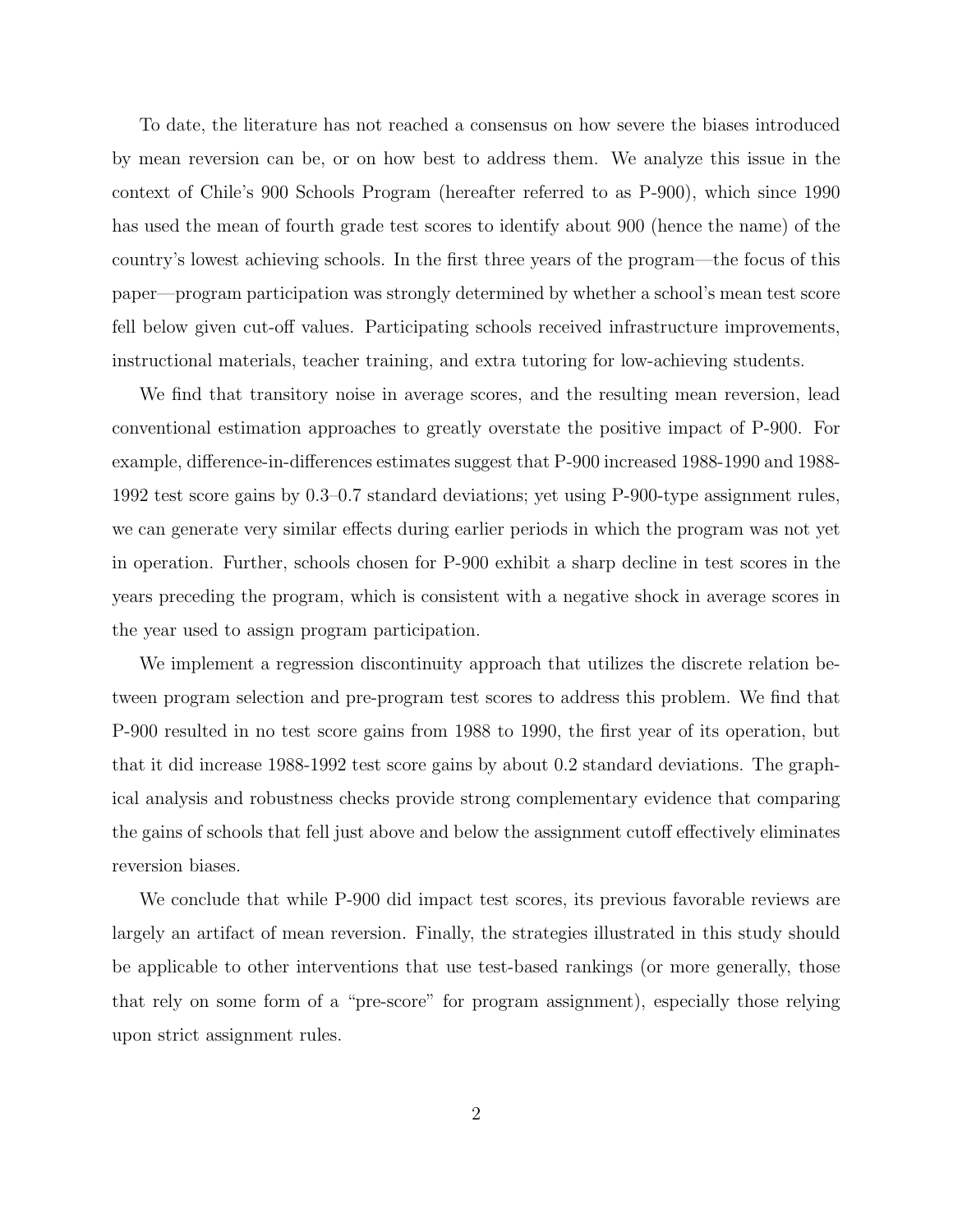### 2 Background on P-900

In 1990, Chile's government introduced the P-900 program, a package of interventions targeted at low-performing, publicly-funded schools.[3](#page-4-0) The treatment encompassed four strategies (García-Huidobro, 1994, 2000; García-Huidobro & Jara, 1994). First, schools received improvements in their infrastructure, such as building repairs. Second, schools were given a variety of instructional materials, including textbooks for students in grades 1-4, small classroom libraries, cassette recorders, and copy machines. Third, teachers in these grades attended weekly training workshops conducted by local supervisors of the Ministry of Education. The workshops were focused on improving pedagogy in the teaching of language and mathematics. Fourth, the program created after-school tutoring workshops that met twice a week, and were attended by 15 to 20 third and fourth graders who were not performing at grade level. Each workshop was guided by two trained aides recruited from graduates of local secondary schools. The first two years of the program (1990 and 1991) focused on the provision of infrastructure and instructional materials (García-Huidobro, 2000). In 1992, the program expanded to include the in-service training and after-school workshops.

In addition to the effects of resource investments, the program may have affected schools in other ways. First, teachers and administrators might have raised their effort levels in response to the identification of their schools as poorly performing, especially given that government officials openly described the program as "intensive care for schools" (Cox, 1997). On the other hand, it is possible that personnel reduced effort in the hope of receiving additional resources from the program. Second, P-900 may have encouraged the children of some households to exit or enter the treated schools. One might expect the former if parents interpreted program selection as a signal that the institution was not adequately serving their children. The latter could result if they thought their children could benefit from additional resources.

<span id="page-4-0"></span><sup>3</sup> About 90 percent of enrollments in Chile are in public and private schools that receive voucher-style government subsidies. All these institutions were eligible for P-900. "Elite" private schools, which charge tuition and do not receive public subsidies, account for the remaining 10 percent of enrollments. These were not eligible for the program. For further details on Chile's system of school finance, see McEwan and Carnoy (2000) and Hsieh and Urquiola (2003).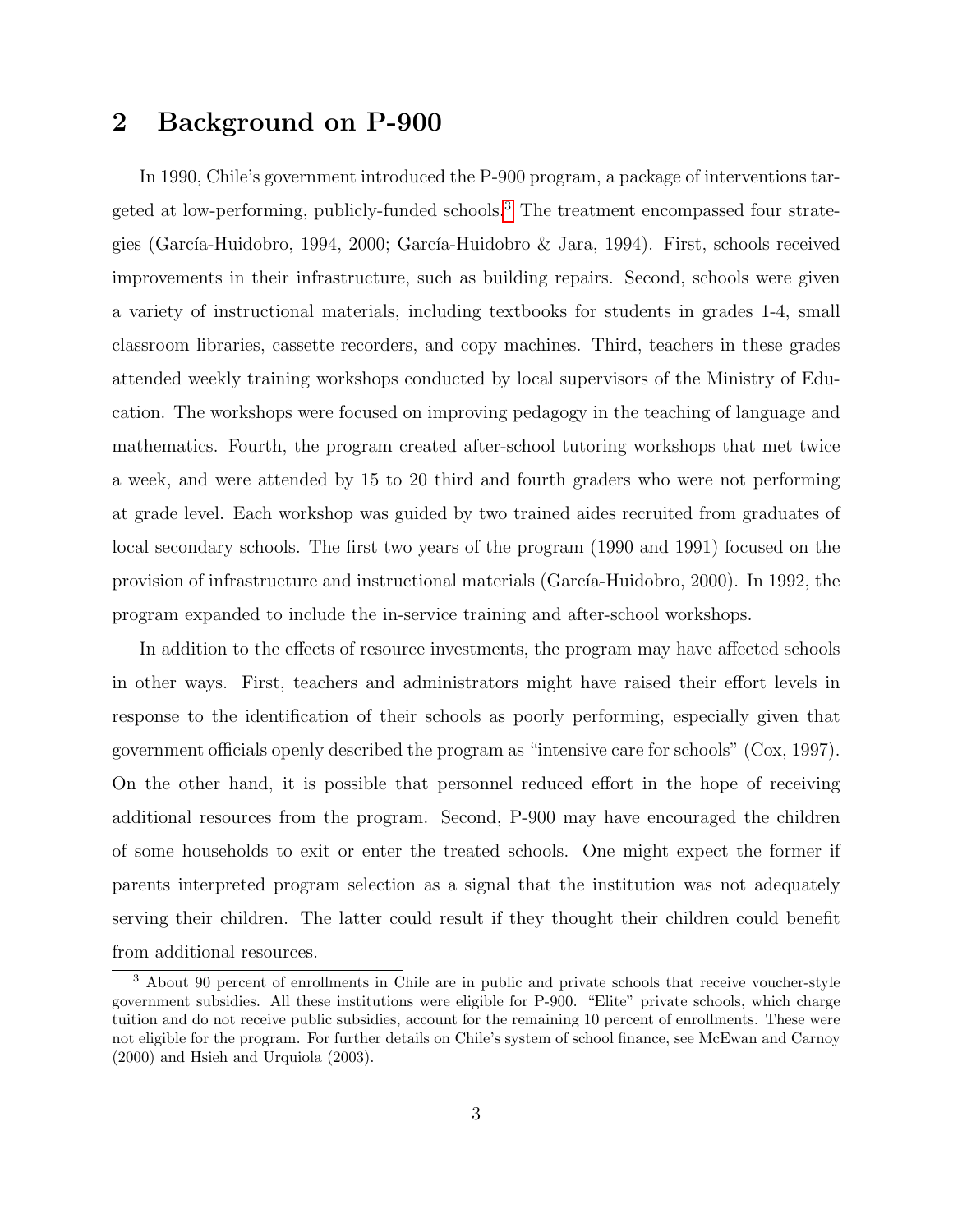The program's assignment occurred in two stages.<sup>[4](#page-5-0)</sup> The first relied on achievement tests administered to the population of fourth-graders in 1988.<sup>[5](#page-5-1)</sup> Officials of the Ministry of Education calculated each school's mean in language, mathematics, and the combination of both subjects. These scores were ordered from highest to lowest within each of Chile's 13 administrative regions. Separate cut-off scores were established for each region, and schools below their region's cut-off were selected to participate.

In the second stage, regional teams of school officials reviewed each list. Some previously selected schools were removed from eligibility, based on several criteria. First, very small or inaccessible schools did not participate, in order to reduce program costs. Second, schools were excluded if they demonstrated managerial problems (such as private voucher schools that misreported their enrollments, an offense subject to financial and legal penalties). Third, there is the possibility that regional teams introduced other criteria for school eligibility.

In the past, P-900 has been lauded as a success, given the widespread perception that it substantially raised the achievement of participating schools.[6](#page-5-2) The empirical basis of this perception can be easily replicated. Suppose that we observe the mean fourth-grade achievement of each school at two different points in time. We can assess whether the mean increases more quickly among treated schools using a difference-in-differences framework. In a regression setting, we have

$$
\Delta T_i = \alpha + \beta_1 P900_i + \epsilon_i \tag{1}
$$

where  $\Delta T_i$  is the change in the mean fourth-grade score of school i (hereafter the "gain score"),  $P900_i$  is a dummy variable indicating treated schools, and  $\epsilon_i$  is an error term.  $\beta_1$ measures the gain for treated schools over and above that for untreated schools.

Table 1 reports descriptive statistics for fourth-grade language and mathematics gain

<span id="page-5-1"></span><span id="page-5-0"></span> $4$  For additional details, see García-Huidobro and Jara (1994) and García-Huidobro (2000).

 $5$  The test scores were collected as part of the SIMCE (Sistema de Medición de la Calidad de la Educación) and included both public and private schools. In practice, some schools were excluded from the testing because of their extremely low enrollments. In total, the excluded schools accounted for no more than 10 percent of total enrollments, and they were not eligible for P-900.

<span id="page-5-2"></span> $6$  See, for example, García-Huidobro (1994), García-Huidobro (2000), Angell (1996), Gajardo (1999), World Bank (1999), Winkler (2000), and Tokman (2002).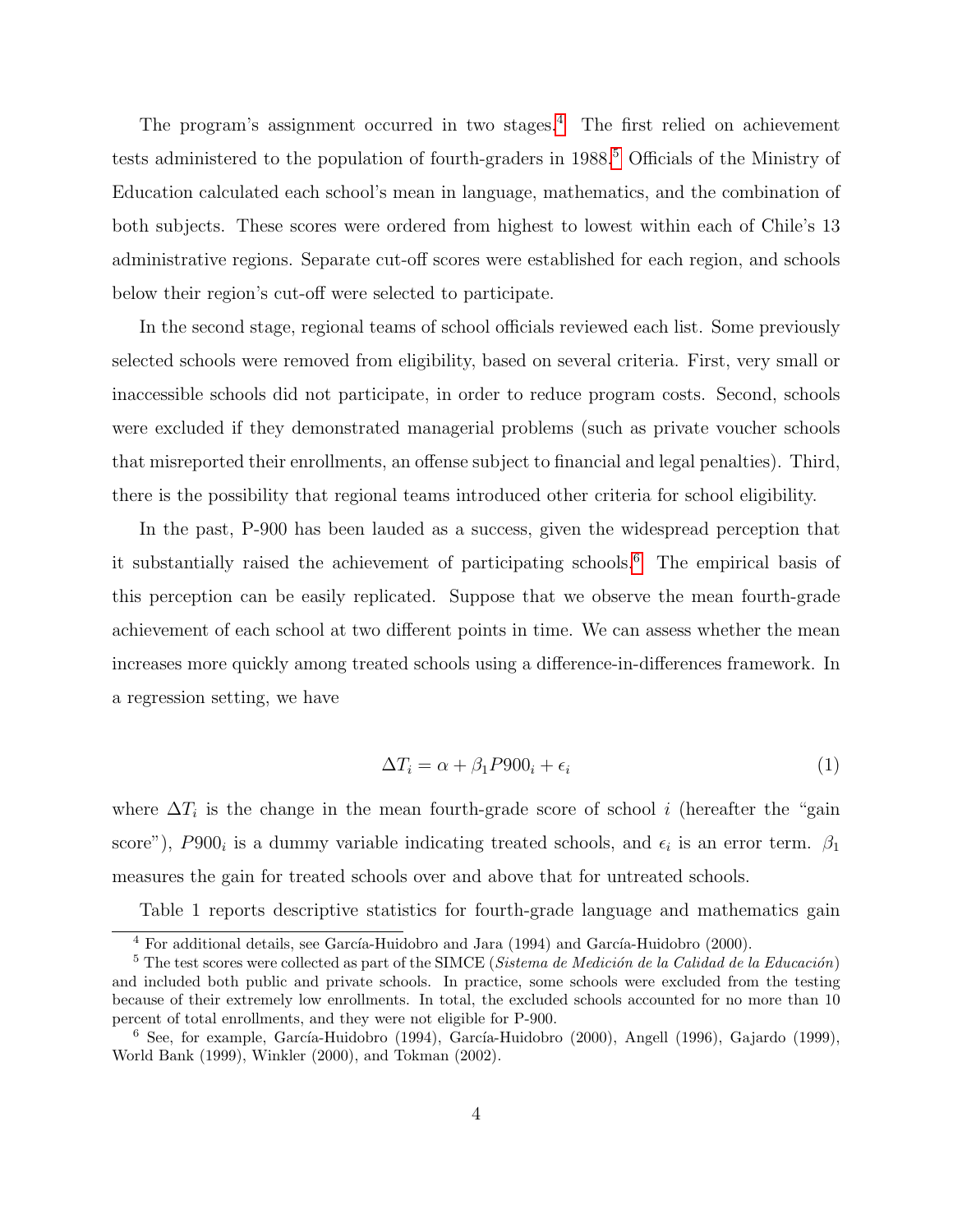scores in 1988-1990 and 1988-1992. Note that the 1988 combined mean scores were used to assign the program, and that this assignment remained in force through 1992. Further, 1990 was the first full year of treatment, with all tests administered at the end of the respective school years. Using this data to estimate equation (1) with 1988-1992 gain scores yields large and statistically significant estimates of  $\beta_1$ —equivalent to about 0.4–0.7 standard deviations depending on the test subject.[7](#page-6-0)

### 3 Evaluation problems and potential solutions

For the previous estimates to have a causal interpretation, it must be the case that the differences in the gain scores of treated and untreated schools are entirely due to the program. In this section, we argue that mean reversion—the outgrowth of imprecisely measured mean test scores—causes this condition to be violated. Further, it is a plausible explanation for the large treatment effect found. We also propose a regression-discontinuity approach to address this issue.

Figure 1 (Panel A) presents a stylized version of the actual assignment rule. It plots the average pre-score of each school on the x-axis, and the treatment status, assuming a value of 0 or 1, on the y-axis. The pre-score ranges from 0 to 100, and we arbitrarily choose 30 as the cutoff. That is, all schools with pre-scores of 30 or less are treated, and the rest are not.

Panel B illustrates a simple approach to estimating P-900's effect, one that is a visual analogue to the previous estimates. The y-axis and x-axis display the gain score and the prescore, respectively. In this case the gain score that is common to all schools is zero, and  $\beta_1$  is the added gain among treated schools—the treatment effect. This interpretation is justified if pre-scores and gain scores are not otherwise related. If, on the contrary, schools with lower

<span id="page-6-0"></span><sup>&</sup>lt;sup>7</sup> The precise estimates are reported later in the paper. The effects are similar, albeit somewhat smaller in magnitude, for 1988-1990 gain scores. Note that the treatment effect has a different interpretation depending on whether the outcome is the gain score for 1988-1990 or for 1988-1992. The 1990 cohort of fourth-graders in P-900 schools participated for a single year (since the 1990 test was administered towards the end of the school year). In contrast, the 1992 cohort received, at most, three years of treatment. Overall, our expectation is that treatment effects on 1988-1992 gains should be at least comparable to, and probably larger than effects on 1988-1990 gains.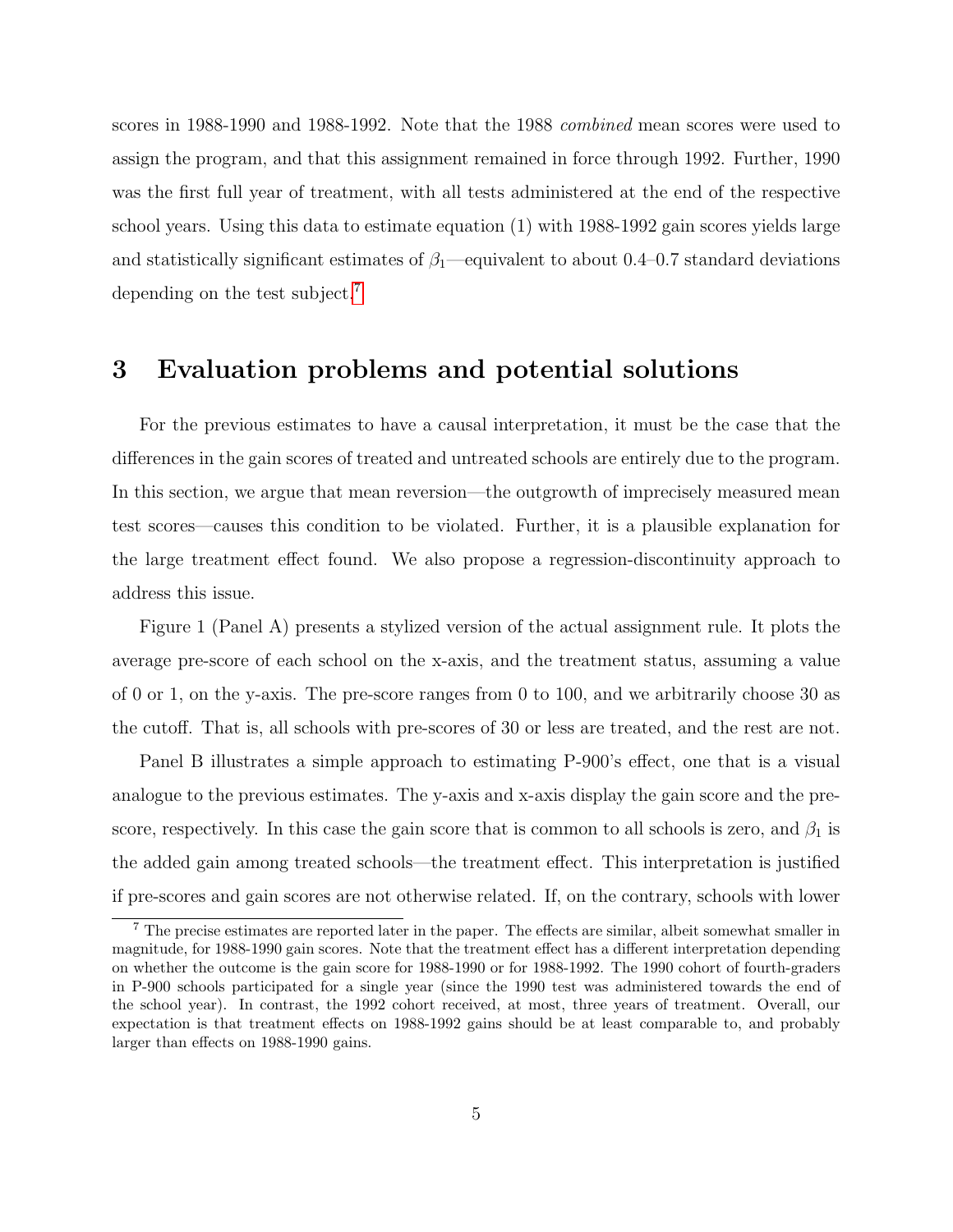scores have higher gain scores, the situation will resemble Panel C. In this extreme example, there is no identified program effect, i.e., no break in the relation between the gain and the pre-score close to the cutoff level. Nevertheless, a specification like (1) will erroneously suggest a positive treatment effect.

Why might schools with lower pre-scores have higher gain scores? The answer is rooted in the imprecise measurement of schools' mean test scores, which has two likely sources (Kane & Staiger, 2002). First, one-time events such as illness or distraction from construction noise in the school's vicinity. Second, there is sampling variation, given that each cohort of students that enters a school is analogous to a random draw from a local population. Thus, the school's mean test score will vary with the specific group of students starting school in any given year. This variance, in turn, depends on two factors: the variability of performance in the population of students from which the school is drawing, and the number of students in the grade tested. We cannot assess the first of these, but we can verify the implication that scores should be more variable in schools with lower enrollments.

Figure 2 plots each school's mean 1988 score and its 1988-1990 gain score against its fourth grade enrollment. The fitted lines—unweighted smoothed values of the test scores—reveal no apparent relationship between school enrollments and mean achievement, particularly for gain scores. However, mean performance is substantially more variable among smaller schools.

This implies that some schools, especially smaller ones, probably obtained very low scores in 1988 simply because they experienced an "unlucky" circumstance (such as drawing an unusually weak group of fourth-graders in that year). They are unlikely, on average, to experience bad luck again in 1990 and 1992. Therefore, their achievement will tend to rise i.e., they will revert towards the mean. As a result, it will be difficult to determine to what extent this improvement reflects a true treatment effect, and to what extent it is simply an artifact of mean reversion. This poses a serious challenge to any evaluation of such a program.

Fortunately, the characteristics of P-900 allow us to use a quasi-experimental regression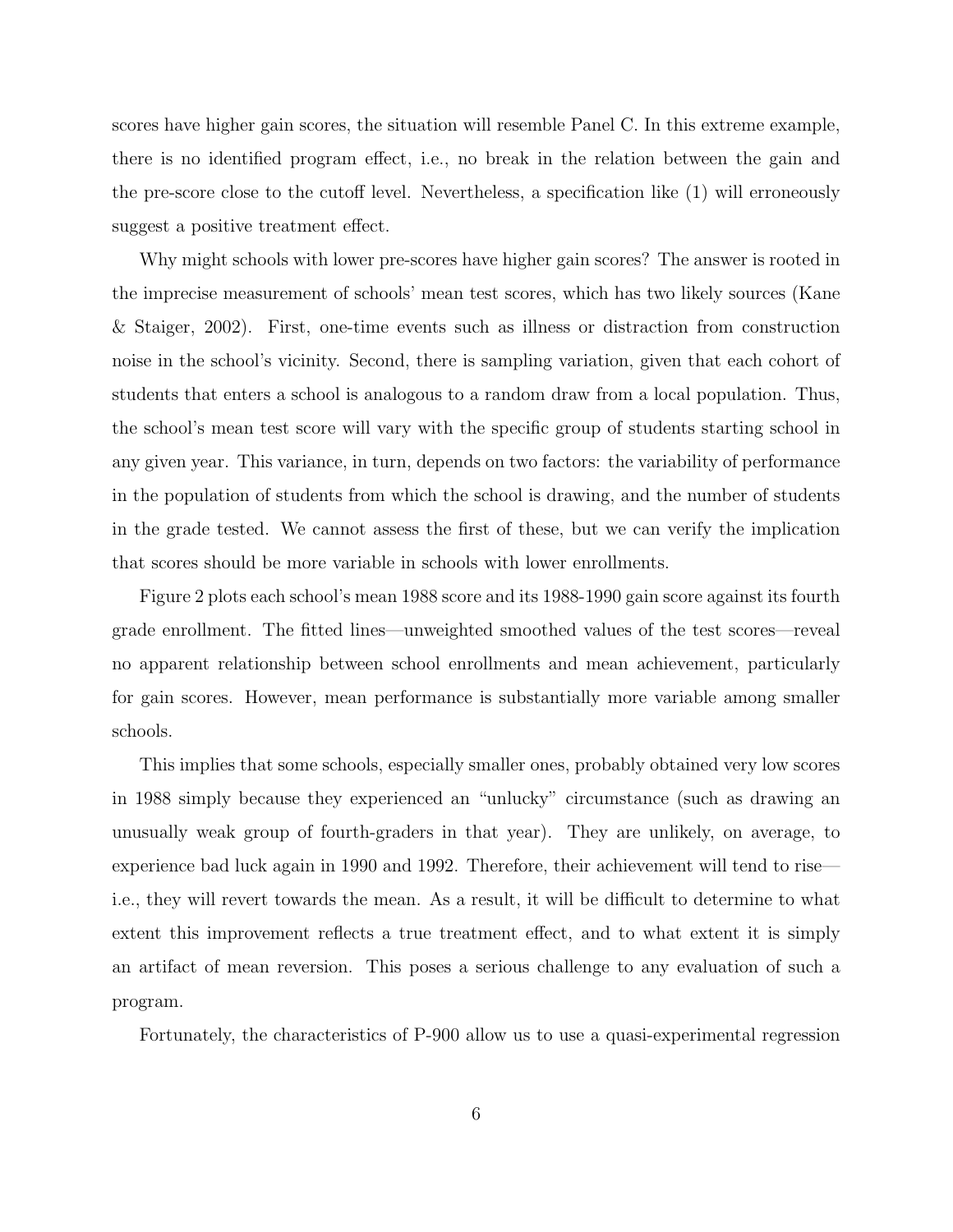discontinuity (henceforth, RD) approach to address this problem.<sup>[8](#page-8-0)</sup> Building upon equation (1), the goal is to eliminate sources of correlation, such as mean reversion, between  $P900<sub>i</sub>$ and  $\epsilon_i$ . One way of doing so is to control for a smooth function of the pre-score, such as a cubic polynomial:

$$
\Delta T_i = \alpha + \beta_1 P 900_i + \beta_2 T_{1i} + \beta_3 T_{1i}^2 + \beta_4 T_{1i}^3 + \epsilon_i
$$
\n(2)

A stricter approach is to estimate the regression within arbitrarily narrow bands close to the cut-off point. If other factors affecting gain scores are similar for schools just above and below the cutoff, then comparing the gain scores in treated and untreated schools with prescores close to the cutoffs will control for all omitted factors correlated with being selected for P-900, including the intensity of mean reversion. Further, under this assumption, discrete differences in mean gain scores between treated and untreated schools close to the cutoff can be attributed to P-900. In Figure 1, Panel D depicts a stylized version of the RD approach, where the treatment effect is identified as the break in the relation between the gain and the pre-score close to the discontinuity.

Although the RD methodology provides a useful empirical lever, its application requires us to address two empirical challenges: selection and sorting. The selection issue arises because while the program's initial allocation was based on a strict assignment rule, administrators removed some of these schools from program participation—placing them in the untreated group—based on observed or unobserved attributes. This raises the possibility that assignment is correlated with unobserved determinants of achievement.

Second, sorting poses a problem because it is possible that families responded to P-900 by withdrawing their children from treated schools, or by attempting to enroll them in participating institutions, potentially altering the distribution of observed and unobserved student attributes across treated and untreated schools. A straightforward way of addressing both challenges is to include controls for schools' observable socioeconomic status (henceforth, SES) in specifications like equation (2), and examining the sensitivity of the estimates. The

<span id="page-8-0"></span><sup>8</sup> The RD design has recently been used to explore several issues in education (Angrist & Lavy, 1999; Guryan, 2002; van der Klaauw, 2002; Urquiola, 2000).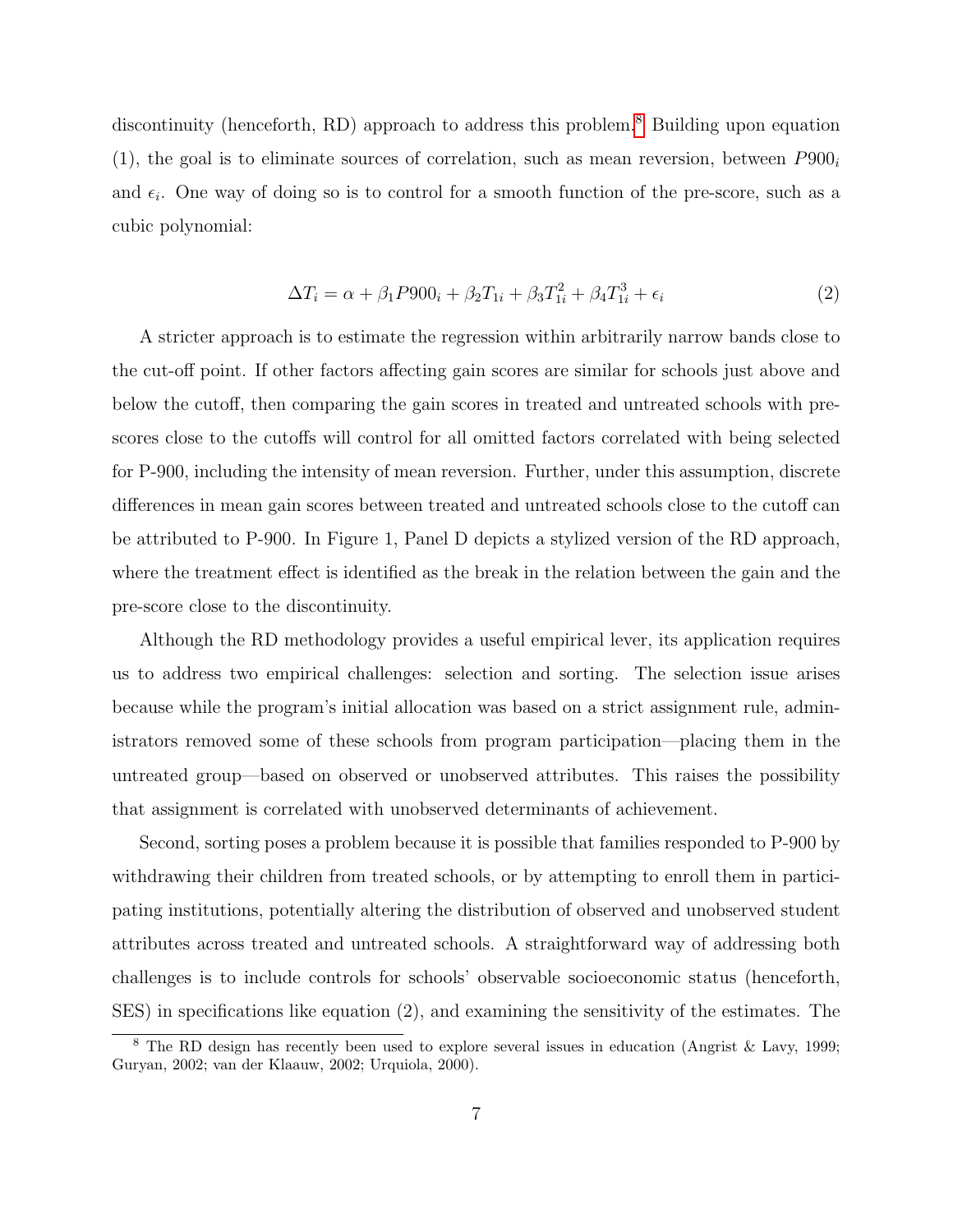possibility remains of selection or sorting on unobserved variables, and below we include additional tests.

### 4 Program assignment

The first stage of program assignment relied on the combined mean of 1988 fourth-grade test scores, in concert with assignment cut-offs that were specific to each of Chile's 13 regions. Figure 3 illustrates the assignment rule for Region 1. In Panel A, each dot represents a school, ordered on the basis of its 1988 average score, which is on the x-axis. On the y-axis, a one indicates a P-900 school, while a zero stands for an untreated school. The vertical line is at the cut-off value corresponding to the highest test score observed among treated schools, rounded up to the nearest integer.

However, selection did not rely exclusively on 1988 test scores, which is evident in Panel A because there are several untreated schools to the left of the cutoff score. In the second stage of the assignment process, regional teams from the Ministry of Education excluded some schools even if their scores fell below the cutoff. According to administrators' accounts, this occurred mainly on the basis of school size and location.[9](#page-9-0) Rural and small schools, in particular, were excluded in an effort to control costs. In light of this, Panel B restricts attention to urban schools with 15 or more students in the fourth grade (we will henceforth refer to these as urban, larger schools).<sup>[10](#page-9-1)</sup> In this sample, the 1988 score induces a discrete change in the probability of treatment in Region 1, an ideal setting for an RD analysis. Of course, this judgment must be made for each region.

For this purpose, Table 2 summarizes the situation in Chile's 13 regions. Columns 1 and 2 present sample sizes, both the total and that which remains after restricting attention to urban, larger schools. Column 3 contains the cut-off score when it is set at the rounded-up integer of the highest test score observed among the P-900 schools in a region, labelled "cut-

<span id="page-9-1"></span><span id="page-9-0"></span> $9$  (García-Huidobro, 1994, 2000; García-Huidobro & Jara, 1994).

<sup>&</sup>lt;sup>10</sup> Varying the 15 student threshold somewhat does not have a substantial effect on the results and conclusions discussed below.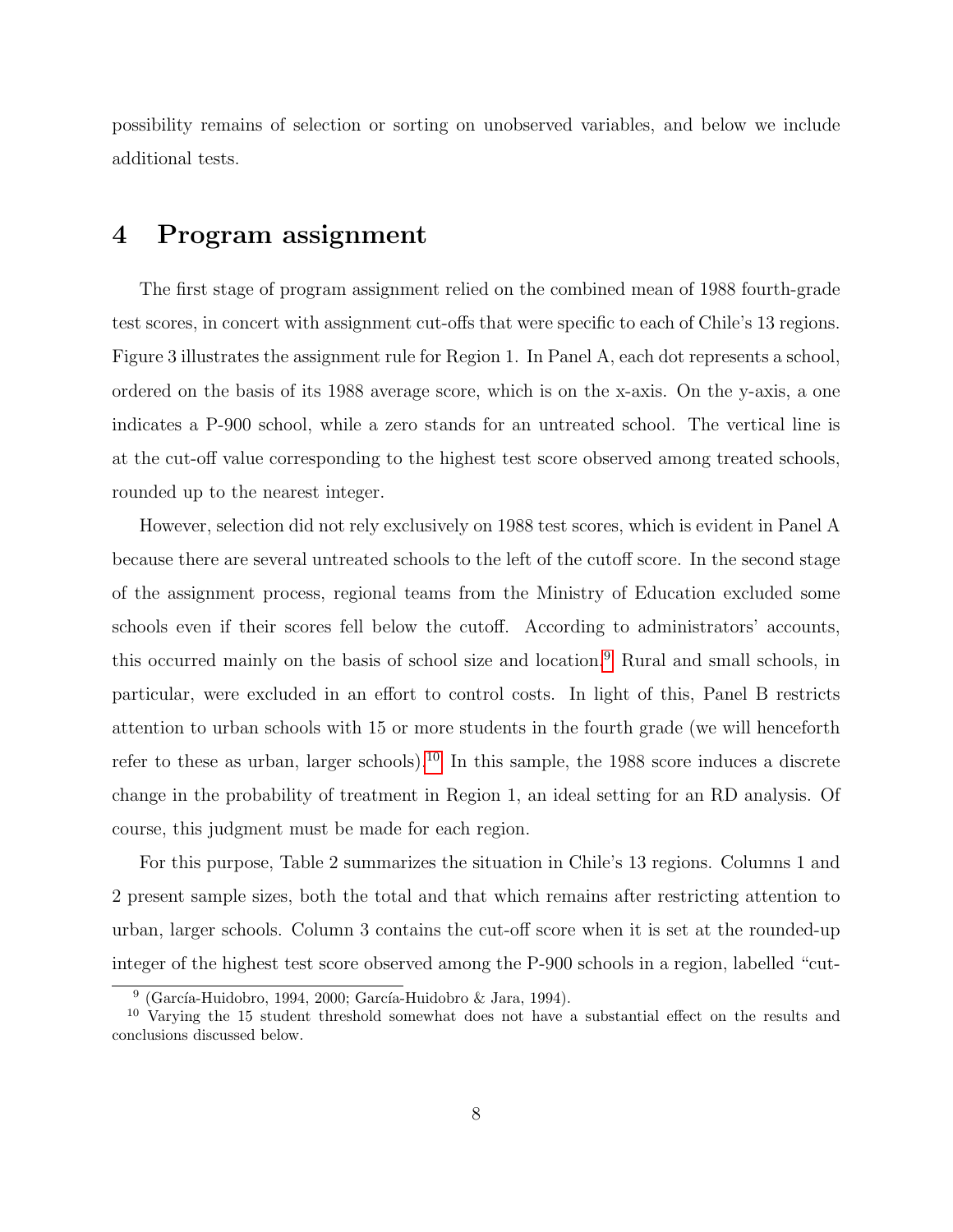off definition 1."[11](#page-10-0) Columns 4 and 5 then present the percentage of schools that are classified correctly, i.e., a school with an average 1988 score below the cutoff did effectively receive the treatment. As expected, the cutoffs perform much better in the urban, larger school sample, where at least 90 percent of schools are classified correctly in four regions, and 80 percent or more in six regions.

Instead of disposing of regions where the discontinuity is not as stark, we rely on a second, more arbitrary definition of the cut-off. Within each region, we set it at the  $95<sup>th</sup>$  percentile of scores for P-900 schools, calling this value "cut-off definition 2". In five regions these two approaches yield the same value.<sup>[12](#page-10-1)</sup> The results for this second definition are presented in columns 6–8. In the urban, larger school sample, at least 90 percent of schools are classified correctly in 10 regions, and 80 percent or more in all 13 regions.

We pool all this data into a single national sample. We proceed this way for expositional simplicity, and because combining the regions results in larger sample sizes. In order to combine the data, we created a variable that indicates each school's score relative to its respective regional cut-off. Figure 3 (Panel C) describes the result of this exercise for the nationwide sample of urban, larger schools. It plots unweighted smoothed values of the proportion of schools treated, with respect to their distance from their respective regional cutoff score. As expected, there are substantial changes in the probability of treatment close to the cutoff, an essential component of the RD approach. Finally, Panel D covers a subset of regions (1, 3, 4, and 6-8) in which the initial cut-off assignment correctly classifies more than 95 percent of schools. As expected, the changes in the probability of treatment are even more pronounced.

<span id="page-10-0"></span><sup>&</sup>lt;sup>11</sup> This definition of the cut-off is consistent with official descriptions of the assignment process, cited earlier. According to those descriptions, schools below regional cut-offs were dropped from the treatment, but no schools above the cut-offs the were added to the treatment.

<span id="page-10-1"></span><sup>12</sup> These are regions with relatively few schools.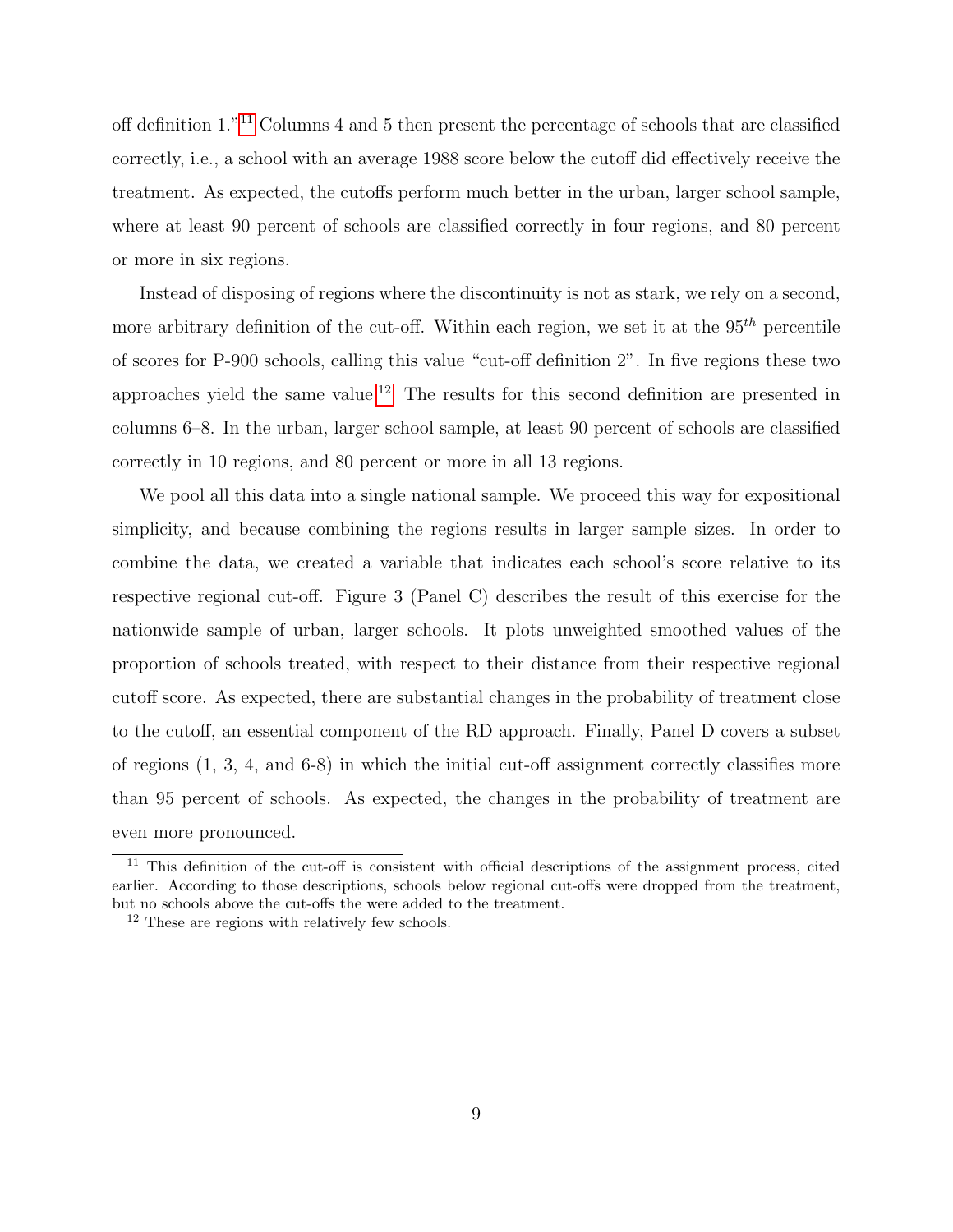### 5 Results

A simple difference-in-differences analysis suggests that P-900 had a substantial effect on fourth-grade achievement. Columns 1 and 5 in Table 3 illustrate this for math and language, respectively. Panels A and B correspond to 1988-1990 and 1988-1992 gain scores. The coefficients on the treatment dummy are always statistically significant, and range between 0.3 and 0.7 standard deviations of the respective gain score distribution.

### 5.1 Evidence on noise and mean reversion

If test scores are indeed a noisy measure of performance, however, then a portion of these estimates is likely due to mean reversion. Further, if this is the case we should find "P-900 effects" even in periods in which no program was implemented. To verify this, we draw on test scores collected in 1984.[13](#page-11-0) As a first exercise, we identified a subsample of 1,565 schools with scores available in 1984 and 1988. We then ranked schools according to their 1984 average score, and roughly simulating the actual P-900 selection rule, designated the lowest 20 percent as "treated." Of course, P-900 did not exist in this period and there were no similar compensatory schemes. Unless driven by mean reversion, therefore, this "fake" treatment should yield no estimated effect. In the event, estimating equation (1) with 1984- 1988 math gain scores yields an estimate for  $\beta_1$  of 3.5, almost exactly equal to that found for 1988-1992 (Table 3). This implies that mean reversion is indeed a first order concern in evaluating this type of program.

To provide some additional time series evidence on this issue, Figure 4 uses 1,534 schools with test scores in 1984, 1988, 1990, and 1992 (tests were not administered in 1986). Panels A and B show the annual average score of P-900 and non-P-900 schools, respectively.[14](#page-11-1) The key observation is that scores for treated schools display a "dip" between 1984 and 1988, followed by a subsequent upward "bounce." A plausible interpretation is that many schools experienced transitory negative shocks in 1988, leading them to be selected. By 1990, mean

<span id="page-11-0"></span>These test scores were collected under a different system, the PER (Programa de Evaluación de Rendimiento), and were applied to a somewhat smaller sample of schools.

<span id="page-11-1"></span><sup>&</sup>lt;sup>14</sup> Test scores within each year are standardized to a mean of 50 and a standard deviation of 10.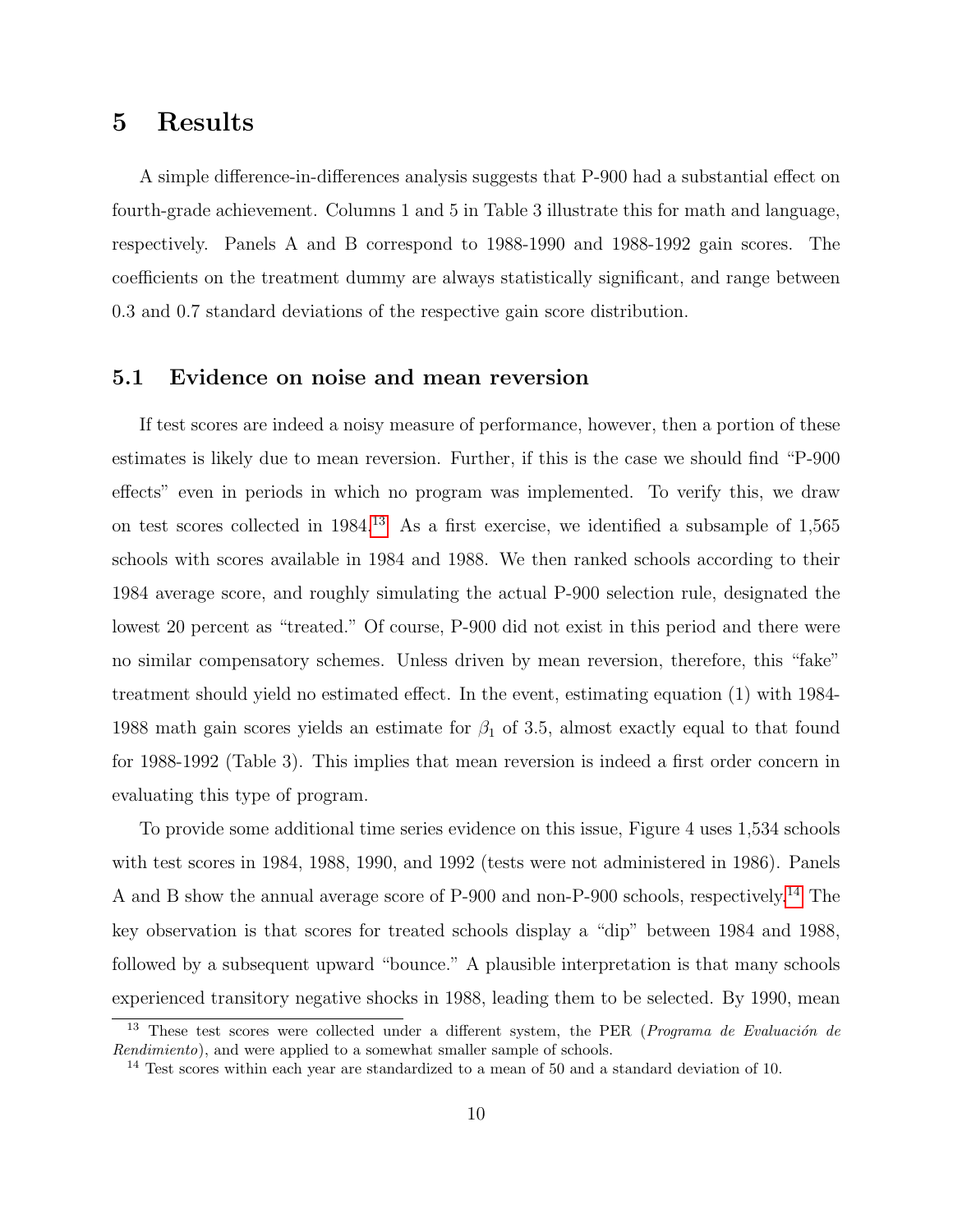reversion returned their scores close to their 1984 levels. Importantly, the opposite story can be told of Panel B, where untreated schools experience a slight upward bounce between 1984 and 1988, followed by a dip down. This is consistent with positive shocks that are followed by mean reversion. Nonetheless, the bounce and dip are less pronounced in Panel B—likely because the untreated schools are drawn from a less extreme part of the 1988 test score distribution.

In short, noise and mean reversion pose a substantial challenge to the evaluation of programs like P-900. The remainder of the paper addresses this challenge with a regression discontinuity design. It relies upon the expectation that we should observe fewer fluctuations (like those in Panels A and B of Figure 4) among schools close to regional cut-off scores. Panel C illustrates this by presenting the mean difference in test scores between P-900 and untreated schools for three sets of schools: all institutions (the bottom line) and those within 5 and 2 points of their respective regional cutoffs (the lines in the middle and at the top of the figure, respectively).

In 1984, the difference between treated and untreated schools in the full sample was equal to about 10 points. In 1988, the year of assignment, it increased to about 14. By 1990 however, the difference was again almost exactly equal to 10 points. Note that these differences are smaller the closer treated and untreated schools are to their regional cut-offs, and the dips are much less pronounced as well. This is consistent with this difference being less influenced by unusually high or low scores that noise would induce in the extremes of the distribution, and suggests that an RD approach can be instrumental in addressing the problem of mean reversion.

### 5.2 Regression discontinuity results

Moving on to the RD results, Figure 5 plots schools' gain scores against their 1988 prescores relative to their respective regional cut-off, distinguishing between P-900 and untreated schools. There is a negative relation between gain scores and 1988 scores, which is consistent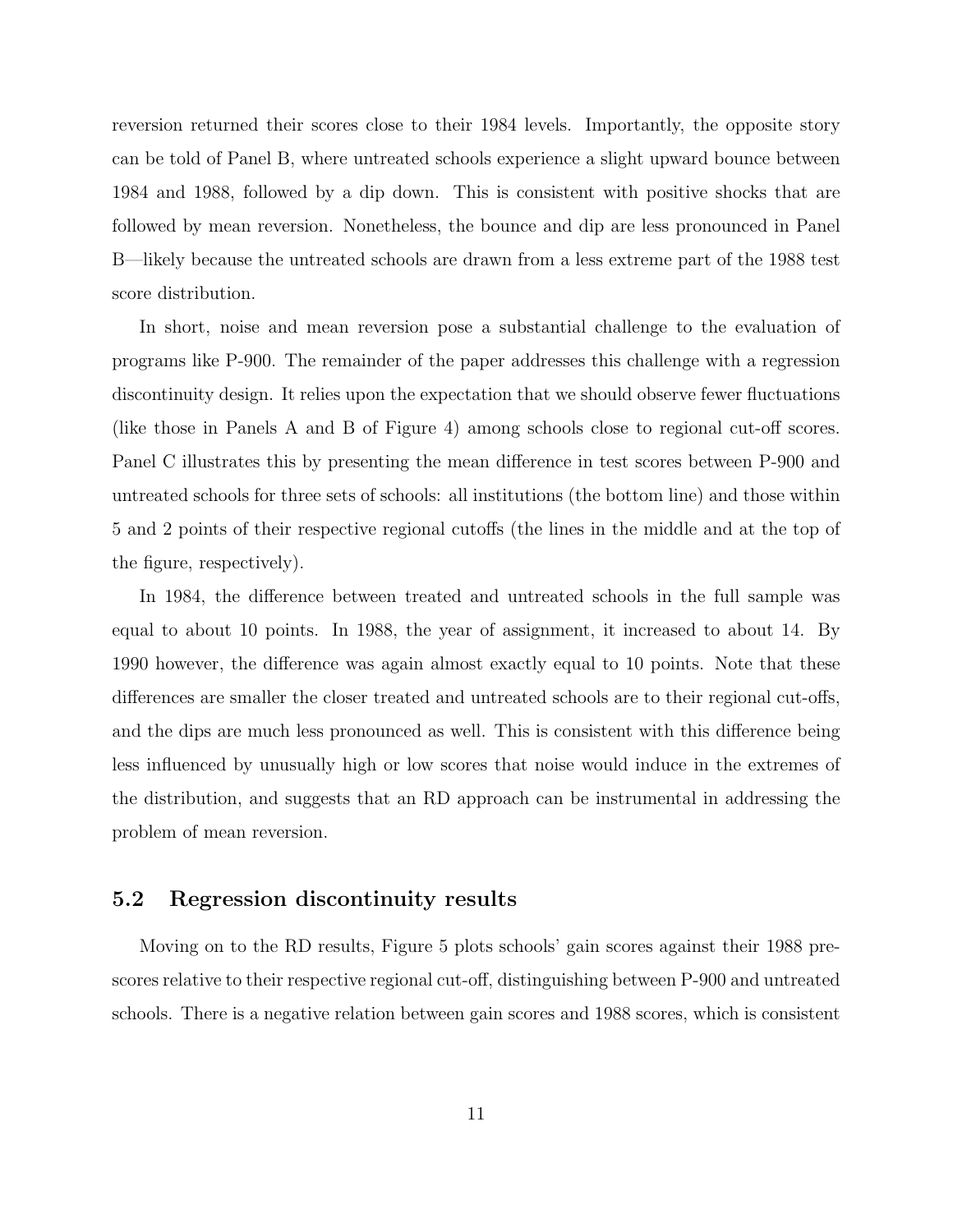with substantial mean reversion.<sup>[15](#page-13-0)</sup> To the extent that P-900 had an effect, we should observe a break in the relationship close to the cutoff (one analogous to that in Figure 1, panel D). The results for 1988-1990 (panels A and B) suggest no such break—the P-900 and non-P-900 lines essentially overlap at the cutoff. Nevertheless, a "naive" evaluation would suggest that P-900 had a large effect in its first year. Panels C and D, which refer to 1988-1992 gain scores, present a different picture. Here a break is visible and is equal to roughly 2 points, about a fifth of a standard deviation.[16](#page-13-1)

The regression results are consistent with the visual evidence. First, Table 3 adds increasingly flexible specifications of the 1988 average score to control for mean reversion, as well as SES controls and regional fixed effects.<sup>[17](#page-13-2)</sup> When columns 2 and 6 include the level of the 1988 average score as a control, the P-900 coefficients decline substantially, especially for 1988-1990 gain scores (in which case the coefficients are no longer significant). In case the regression to the mean has a more complicated form, the next two specifications include a cubic in the 1988 score, with some changes in the P-900 coefficients. Finally, columns 4 and 8 attempt to control for selection and sorting by including controls for SES, as well as regional dummies. This generally leads to slight increases in the P-900 coefficients, which are only statistically significant for 1988-1992 gain scores.[18](#page-13-3)

<span id="page-13-0"></span>We take further advantage of the RD design by limiting the sample to schools that fall

<sup>&</sup>lt;sup>15</sup> In both periods the average gains are substantial, and few schools had negative gain scores. This is consistent with anecdotal evidence indicating that the test became somewhat less difficult over time.

<span id="page-13-1"></span><sup>&</sup>lt;sup>16</sup> In fact two types of breaks are visible in these figures, those at the cutoff and those close by (our regression evidence below will capture both), and their magnitude is generally quite similar. This reflects the fact that the assignment discontinuities (Figure 3) are not perfect, so that there is "slippage" across the cutoff score. In view of this, the most unrestricted graphical representation of the effects is obtained by calculating smoothed values separately for the P-900 and untreated schools, as we do in Figure 5.

<span id="page-13-2"></span><sup>&</sup>lt;sup>17</sup> In other regressions, not reported, we also include flexible specifications of the 1988 language or mathematics score, corresponding to the dependent variable. These did not yield substantively different results.

<span id="page-13-3"></span><sup>&</sup>lt;sup>18</sup> Information is available after 1992, but we make only limited use of it for two reasons. First, the program selection rules became increasingly nebulous. Some schools were removed from the treatment group and they were replaced by others. The criteria used to remove and select these schools are not well established, but it appears that selection relied more heavily on the subjective opinions of Ministry personnel and less heavily on a cut-off assignment rule. Second, the Ministry of Education initiated a large reform of primary schools with World Bank support—the MECE program. The program started on a very small scale in 1992, but rapidly expanded during the next six years to the universe of publicly-funded schools. Little is known about the rules used to allocate the program, and whether it was more or less likely to be targeted at P-900 schools. This confounds our ability to isolate the impact of P-900 in later years.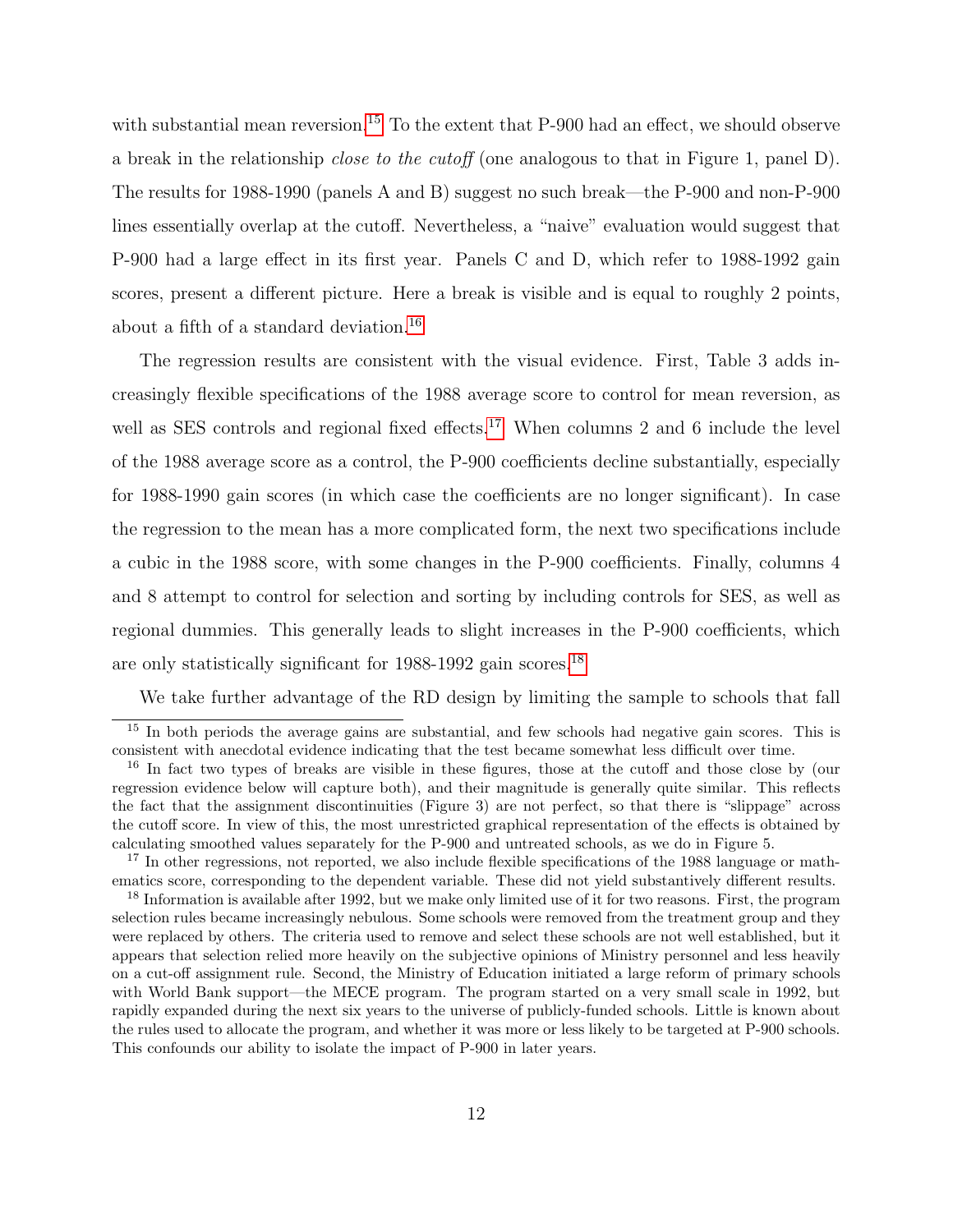within increasingly narrow bands near the cutoff point for each region. Table 4 presents such regressions for the 1988-1992 gain scores. (We omit the similar estimates for 1988- 1990 gain scores, because they simply reaffirm that P-900 had generated no effect by 1990.) There are statistically significant but modest effects in language—again, between 1 and 2 points. The point estimates for mathematics are not as consistently significant. However, it is remarkable that all point estimates continue to suggest about a 1.5 to 2 point effect, despite greatly reduced sample sizes. Finally, we return to Figure 4 to note that the graphical evidence is consistent with the regression results. Panels A and C suggested that treated schools experienced transitory shocks in 1988, and that by 1990 they had returned to their previous performance. In both cases, however, slight improvements are visible by 1992.

#### 5.3 Robustness

In previous specifications, we controlled for SES to address possible biases introduced by selection and sorting. These estimates typically led to small increases in the P-900 effects, implying that selection and sorting (on observed SES) lead to small downward biases in estimates of the program effect.<sup>[19](#page-14-0)</sup> As an additional exercise, Figure 5 (panels E and F) and Table 5 present results for schools located in regions where the cut-off correctly assigns 95 percent or more of schools, which might diminish the amount of administrator-induced selection bias. The "difference in differences" estimates (column 1) are larger than those in previous tables, which suggests that mean reversion is a particularly significant source of bias for this subset of regions. Nonetheless, the point estimates within narrow bands are quite consistent with those observed above, although they are rarely significant. This is, perhaps, because sample sizes are reduced to as few as 85 schools in this subsample.

The data also permit an entirely different identification strategy, facilitated by regional variation in cut-offs. Instead of comparing treated and untreated schools within regions on either side of pre-score cutoffs, we can compare treated and untreated schools with similar

<span id="page-14-0"></span><sup>&</sup>lt;sup>19</sup> In other estimates, not reported here, we assessed whether assignment to P-900 actually led to increases or decreases in the SES index of each school. The results generally suggested little change in the SES composition of each school, suggesting a small role for sorting (and, by corollary, that the previous biases are mainly produced by selection).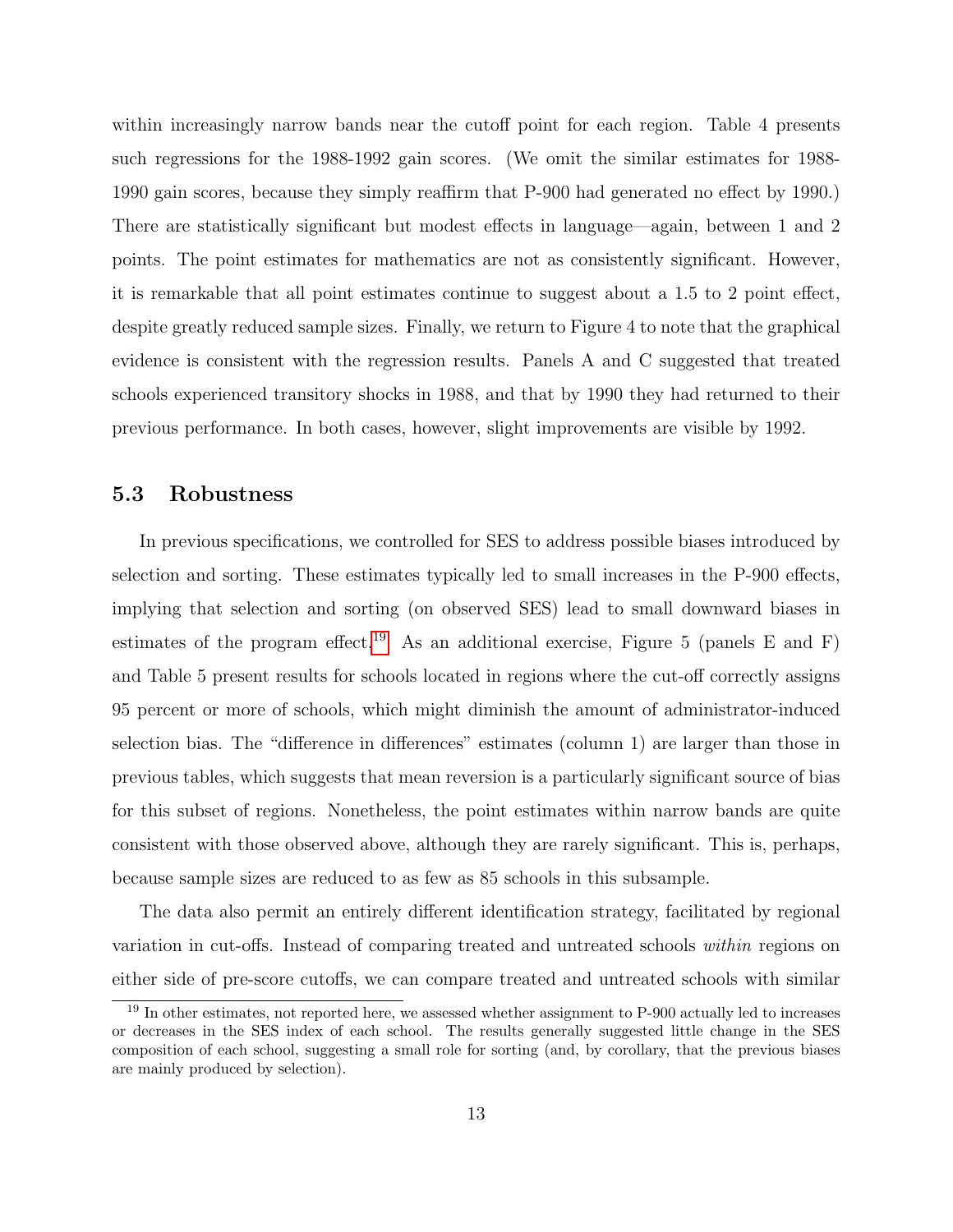pre-scores across regions.[20](#page-15-0) As an example, consider the sample of schools with mean 1988 scores that are greater than 50 and less than or equal to 52. In Regions 1, 3, 4, 11, and 12, these schools are below the corresponding regional cut-off (and subject to the treatment). In contrast, schools in regions 2, 5–10, and 13 are above the corresponding regional cut-off (and were not subject to the treatment). Hence, they can serve as a counterfactual. This assumes that the effect of the treatment does not vary across regions and that the choice of cut-off across regions is exogenous.<sup>[21](#page-15-1)</sup> Table 6 focuses on  $1988-1992$  test scores and summarizes the results for five feasible "experiments," each conducted within a successively lower range of 1988 scores. Although the point estimates are more variable, all are positive and generally consistent with the estimates based on the RD approach.<sup>[22](#page-15-2)</sup> Further, the stability of the estimates is consistent with the possibility that conditioning on initial test scores removes a substantial amount of the reversion bias.

To summarize, our results suggest that P-900 produced a positive effect on achievement by 1992, albeit one significantly smaller than is commonly supposed. It is also useful to mention some caveats to this conclusion. First, the absence of a program effect by 1990 could have different interpretations. It could simply indicate that the cohort of fourthgraders in 1990—only exposed to P-900 for one academic year—benefited little from the program. It could also indicate that the implemented program was qualitatively different in 1990, since some evidence suggests that fewer program elements were available in the first year. Second, we cannot identify the exact sources of this treatment effect, particularly whether it stems from the additional school resources or from the greater effort expended by "threatened" schools. It is possible that the P-900 effect represents, to some extent, gains from cheating or "teaching to the test" which cannot be assessed with available data.<sup>[23](#page-15-3)</sup>

<span id="page-15-1"></span><span id="page-15-0"></span> $^{20}$  Tyler, Murnane, and Willett (2000) use a similar approach in their analysis of the GED.

 $21$  It is possible that the effect of the treatment varied across regions. This impression arises from qualitative research which points to variability in the success of P-900 across regions (Carlson, 2000). For example, in several P-900 schools, principals criticized the availability of instructional materials, and some teachers claimed these arrived late or in insufficient numbers.

<span id="page-15-2"></span> $22$  In fact, a weighted average (weighted by the number of schools treated in every "experiment," as detailed in the notes to Table 6) of the estimates—which roughly corresponds to the average treatment effect on the treated—produces results quite close to those observed above (about 2 points in gain sores).

<span id="page-15-3"></span> $23$  See Glewwe et al. (2003) for a discussion of teaching to the test.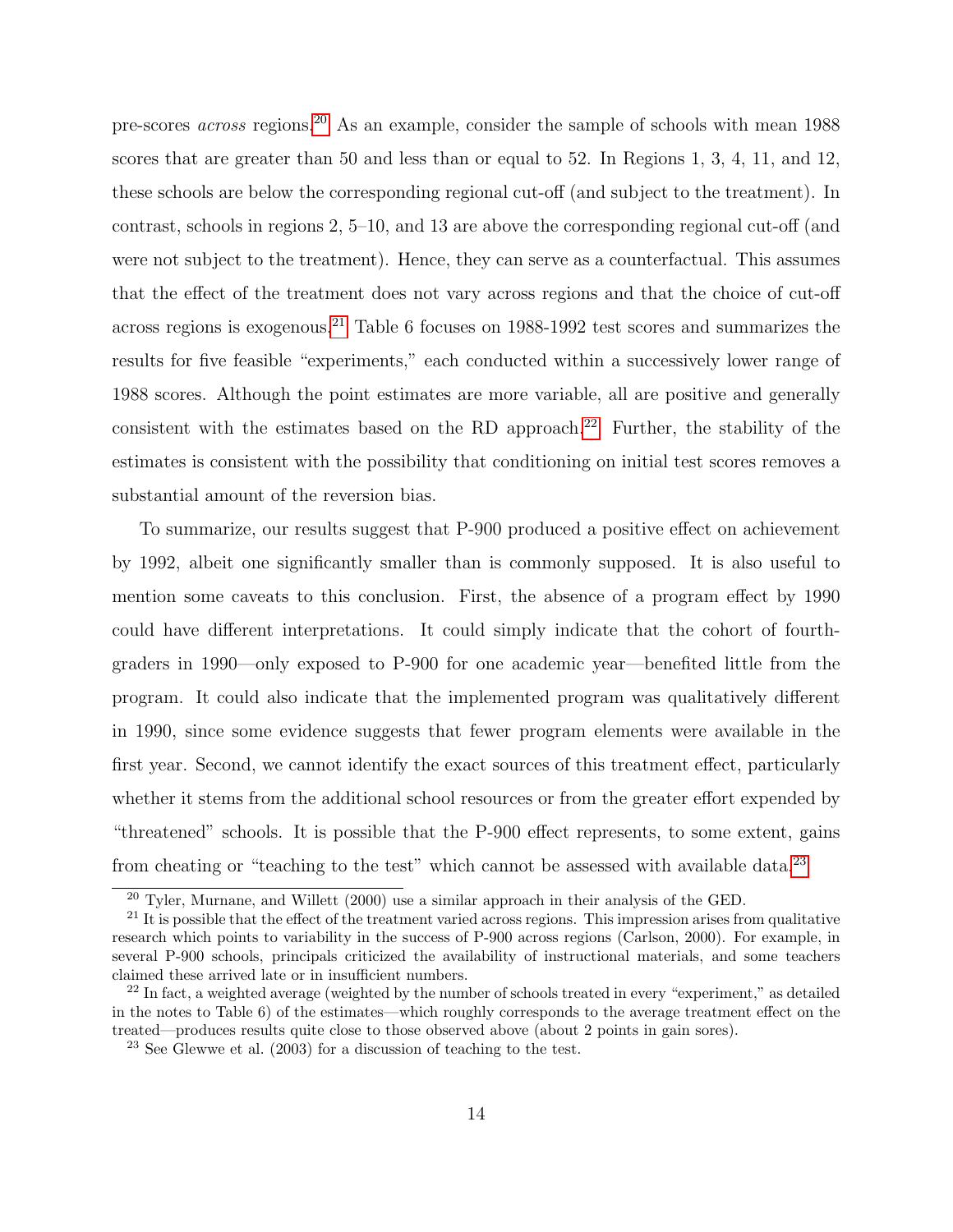#### 5.4 Test score noise and school rankings

So far, our results are consistent with the possibility that noisy test scores hamper the evaluation of interventions that use test-based rankings. Additionally, they might also limit their ability to identify "bad" or "good" schools. It is harder to determine the precise extent to which this happened for P-900, but we present two pieces of circumstantial evidence. First, we replicated an exercise in Kane and Staiger (2001), using 3,535 schools that report scores in four periods (1990, 1992, 1994, and 1996). We ranked schools by their mean scores in each year, and identified the lowest 20 percent (roughly akin to the actual P-900 selection rule). We then counted the number of times that each school was selected in the four years. If school performance was static and the program had no effect, then we would expect 20 percent of the schools to qualify in all four years, and 80 percent in none. If assignment were completely random, then 0.2 percent of schools would qualify in all four years, and 41 percent in none. Although we do not report the results, the proportions derived from the actual assignment more closely resemble those of a hypothetical lottery, especially for smaller schools.

Second, any difficulty in identifying under performing schools is especially relevant here because P-900 had a compensatory intent: the government desired to improve the lowest achieving schools, thereby aiding low-income children who presumably disproportionately populate such institutions. To the extent that leakage to more privileged schools did take place, however, the noisiness of test scores implies it should be greater when they enrolled fewer students.

Figure 6 presents evidence consistent with this. Panel A plots each school's 1988 score (relative to the regional cutoff) against its SES measure, making a distinction between treated and untreated institutions.[24](#page-16-0) As expected there is a positive relationship between SES and a school's likelihood of scoring above the cutoff. However, many schools that score below the cutoff have high SES (as high as 100, the top of the scale). Thus, there appears to have been some "leakage" in the program to higher SES children. Panels B–D confirm that this

<span id="page-16-0"></span> $24$  Our data on the SES measure begins only in 1990, which is why we use that year in Figure 6.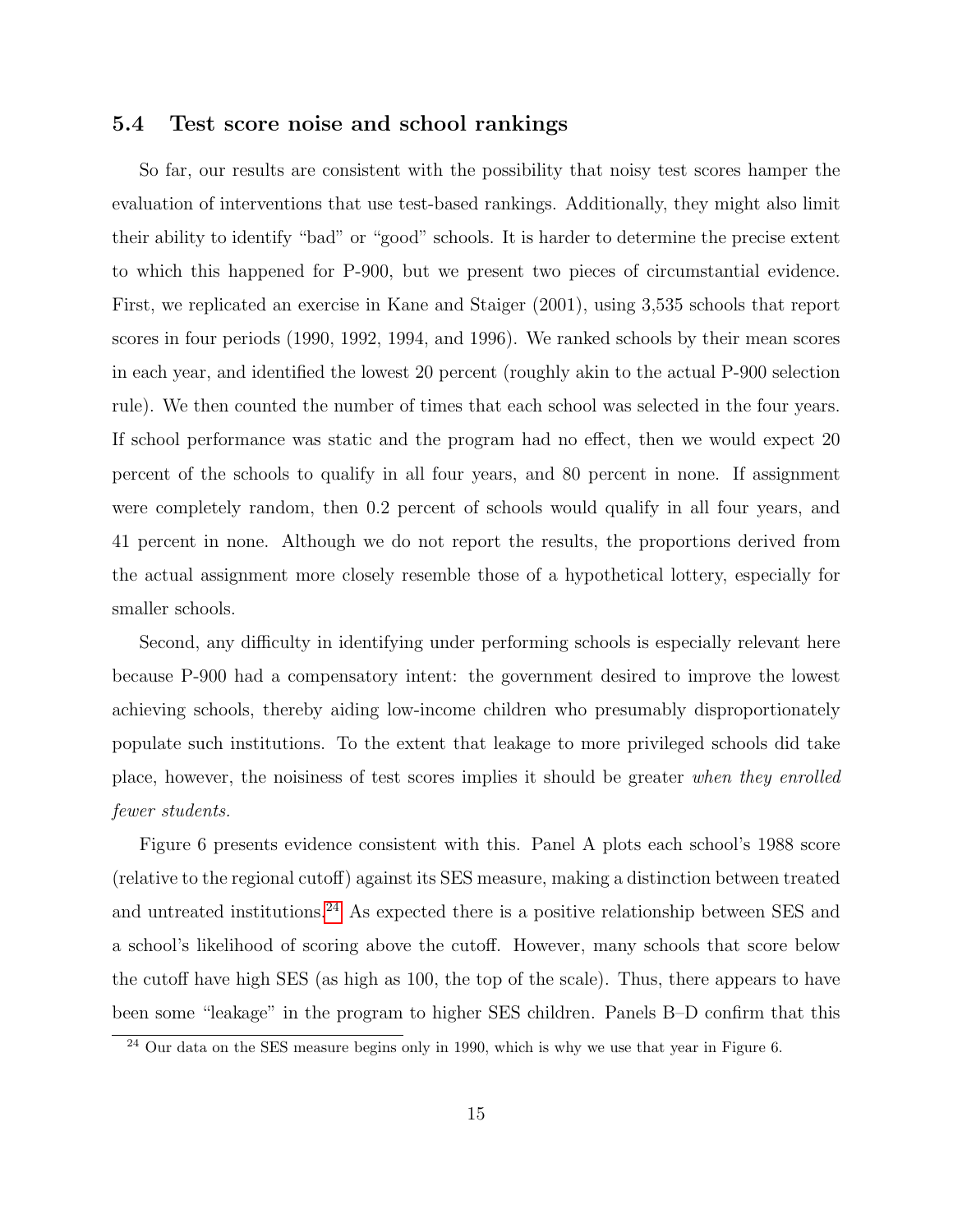was more severe among smaller schools, higher SES schools that were chosen for P-900 tend to be small.

### 6 Conclusion

In the perpetual search for policies to improve educational quality, many governments have recently turned to interventions that use test-based school rankings to allocate resources, rewards, or penalties. Not surprisingly, there is a growing demand for knowledge on the effect of these interventions. This paper has shown that noise and mean reversion induce important complications in the evaluation of such schemes. The use of intuitively-appealing evaluation schemes, like difference-in-differences, can lead to dramatically incorrect estimates of treatment effects. That is certainly the case in previous evaluations of Chile's P-900 program.

Our results suggest that a regression discontinuity methodology can potentially circumvent this problem. In the case of P-900, it reveals that the program's impact, although positive, is substantially smaller than is generally believed. Most importantly, the issues and approach we use should be applicable to the evaluation of a variety of educational interventions that rely on test-based rankings.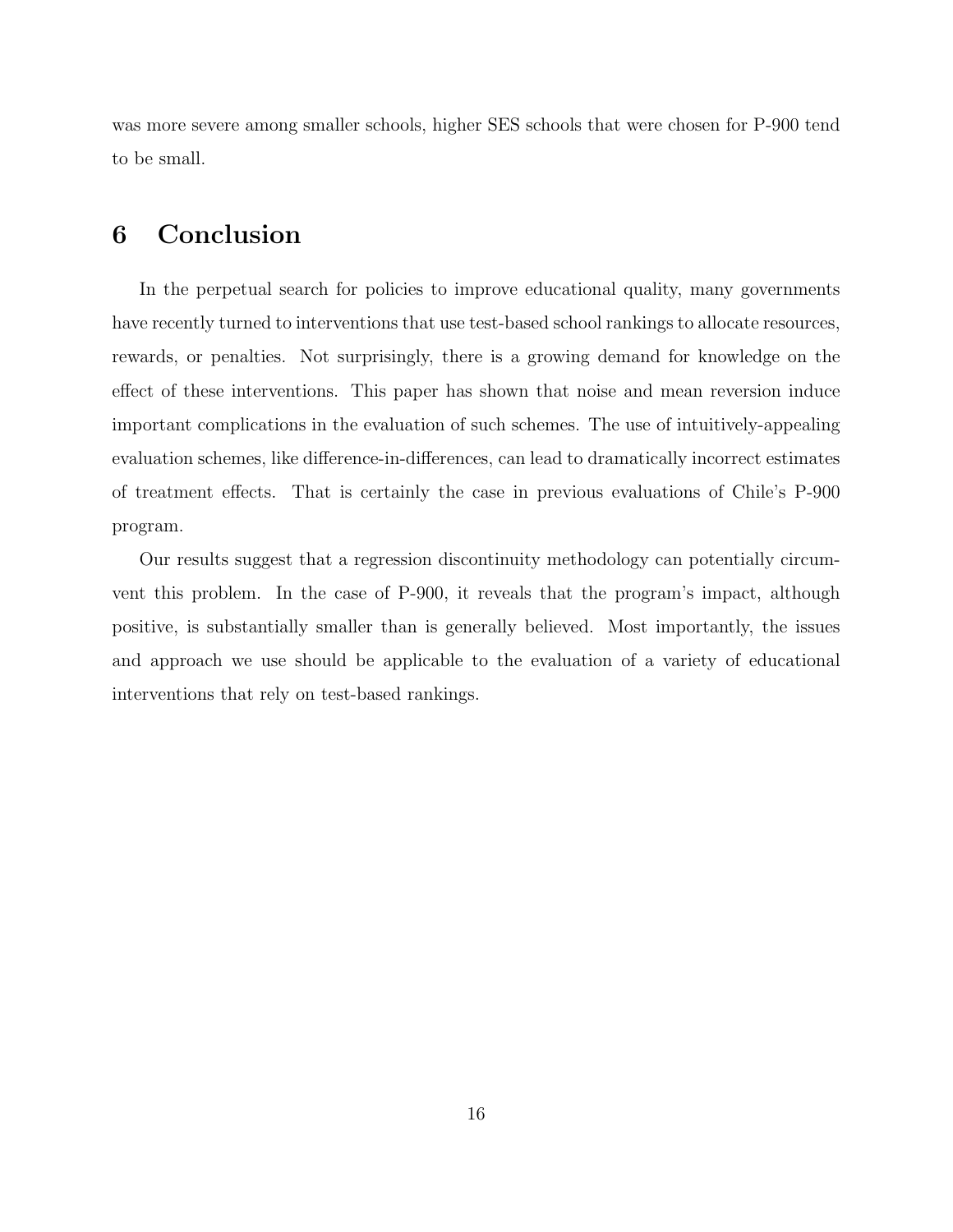## References

- Angell, A. (1996). Improving the quality and equity of education in Chile: The Programa 900 Escuelas and the MECE-Basica. In A. Silva (Ed.), Implementing policy innovations in Latin America: Politics, economics, and techniques (pp. 94–117). Washington, DC: Inter-American Development Bank.
- Angrist, J. D., & Lavy, V. (1999). Using Maimonides' rule to estimate the effect of class size on scholastic achievement. Quarterly Journal of Economics,  $114(2)$ , 533–575.
- Ashenfelter, O. (1978). Estimating the effect of training programs on earnings. Review of Economics and Statistics,  $60(1)$ , 47–57.
- Ashenfelter, O., & Card, D. (1985). Using the longitudinal structure of earnings to estimate the effect of training programs. Review of Economics and Statistics,  $67(3)$ , 658–660.
- Carlson, B. A. (2000). Achieving educational quality: Learning from Chile's P900 primary schools. Serie desarrollo productivo 64, CEPAL, Santiago.
- Cox, C. (1997). La reforma de la educación chilena: Contexto, contenidos, implementación. Documentos de trabajo 8, PREAL, Santiago.
- Gajardo, M. (1999). Reformas educativas en America Latina: Balance de una decada. Documentos de trabajo 15, PREAL, Santiago.
- García-Huidobro, J. E. (1994). Positive discrimination in education: Its justification and a Chilean example. *International Review of Education*,  $40(3-5)$ , 209–221.
- García-Huidobro, J. E. (2000). Educational policies and equity in chile. In F. Reimers (Ed.), Unequal schools, unequal chances: The challenges to equal opportunity in the Americas (pp. 161–178). Cambridge, MA: Harvard University, David Rockefeller Center for Latin American Studies.
- García-Huidobro, J. E., & Jara, C. (1994). El Programa de las 900 Escuelas. In M. Gajardo (Ed.), Cooperación internacional y desarrollo de la educación (pp. 39–72). Santiago: Agencia de Cooperacion Internacional de Chile.
- Glewwe, P., Ilias, N., & Kremer, M. (2003). Teacher incentives. Working paper no. 9671, National Bureau of Economic Research, Cambridge, MA.
- Guryan, J. (2002). Does money matter? Regression-discontinuity estimates from education finance reform in Massachusetts. Working paper no. 8269, National Bureau of Economic Research, Cambridge, MA.
- Heckman, J. J., LaLonde, R. J., & Smith, J. A. (1999). The economics and econometrics of active labor market programs. In O. Ashenfelter  $\&$  D. Card (Eds.), *Handbook of labor* economics (vol. 3) (pp. 1865–2097). Amsterdam: Elsevier.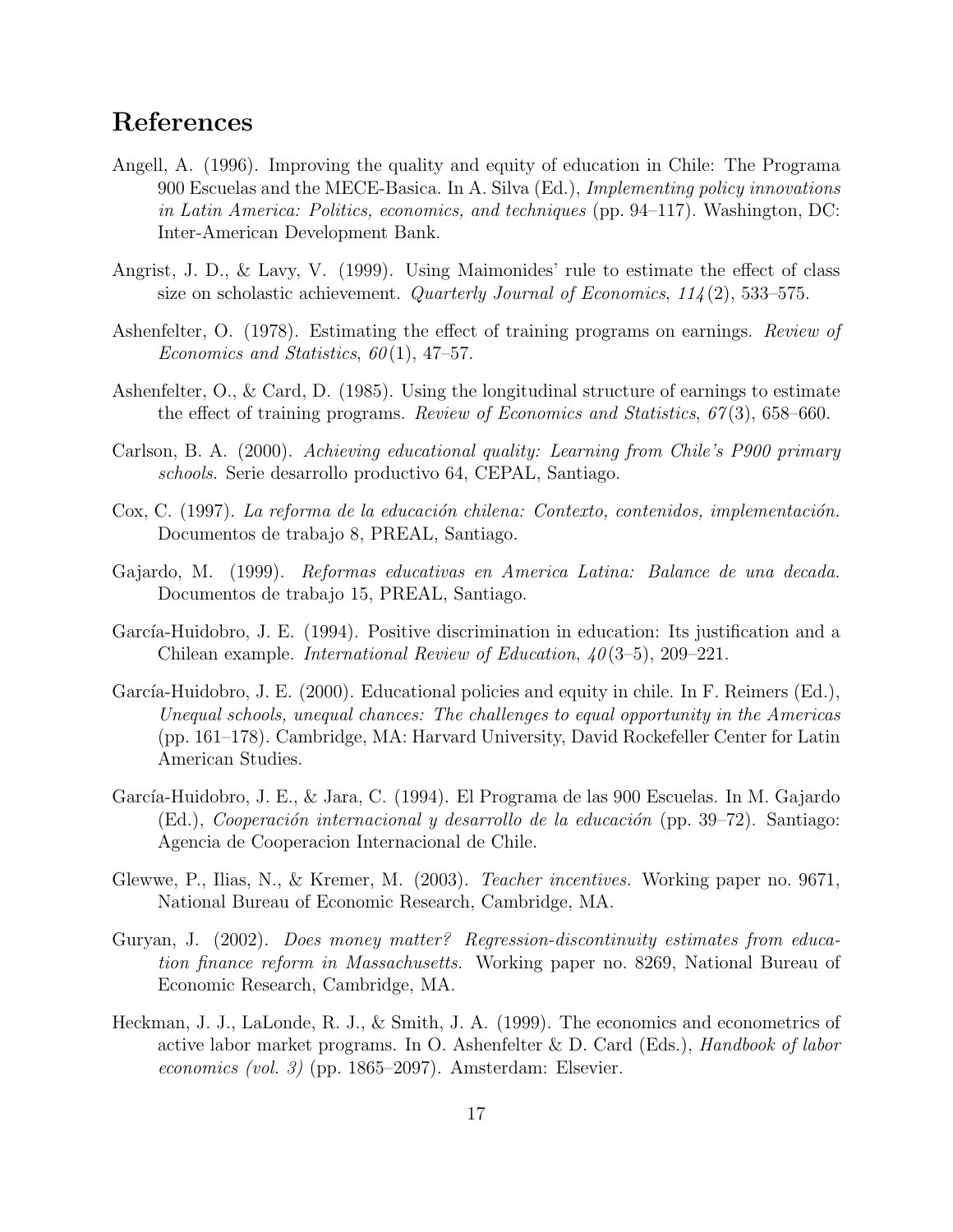- Hsieh, C.-T., & Urquiola, M. (2003). When schools compete, how do they compete? An assessment of Chile's nationwide school voucher program. Unpublished manuscript, Princeton University and Columbia University.
- Kane, T. J., & Staiger, D. O. (2001). Improving school accountability measures. Working paper no. 8156, National Bureau of Economic Research, Cambridge, MA.
- Kane, T. J., & Staiger, D. O. (2002). The promise and the pitfalls of using imprecise school accountability measures. Journal of Economic Perspectives,  $16(4)$ , 91–114.
- Lavy, V. (2002). Evaluating the effect of teachers' group performance incentives on pupil achievement. Journal of Political Economy,  $110(6)$ , 1286-1317.
- McEwan, P. J., & Carnoy, M. (2000). The effectiveness and efficiency of private schools in Chile's voucher system. Educational Evaluation and Policy Analysis, 22 (3), 213–239.
- Santibanez, L. (2003). Why we should care if teachers get A's: Teacher characteristics and student achievement in Mexico. Unpublished manuscript, RAND.
- Tokman, A. (2002). Evaluation of the P900 program: A targeted education program for underperforming schools. Documento de Trabajo no. 170, Banco Central de Chile, Santiago.
- Tyler, J. H., Murnane, R. J., & Willett, J. B. (2000). Estimating the labor market signaling value of the GED. Quarterly Journal of Economics, 115 (2), 431–468.
- Urquiola, M. (2000). Identifying class size effects in developing countries: Evidence from rural schools in Bolivia. Unpublished manuscript, Columbia University.
- van der Klaauw, W. (2002). Estimating the effect of financial aid offers on college enrollment: A regression-discontinuity approach. International Economic Review, 43 (4).
- Winkler, D. (2000). Educating the poor in Latin America and the Caribbean: Examples of compensatory education. In F. Reimers (Ed.), Unequal schools, unequal chances: The challenges to equal opportunity in the Americas (pp. 113–132). Cambridge, MA: Harvard University, David Rockefeller Center for Latin American Studies.
- World Bank. (1999). Educational change in Latin America and the Caribbean: A World Bank strategy paper. Washington, DC: World Bank.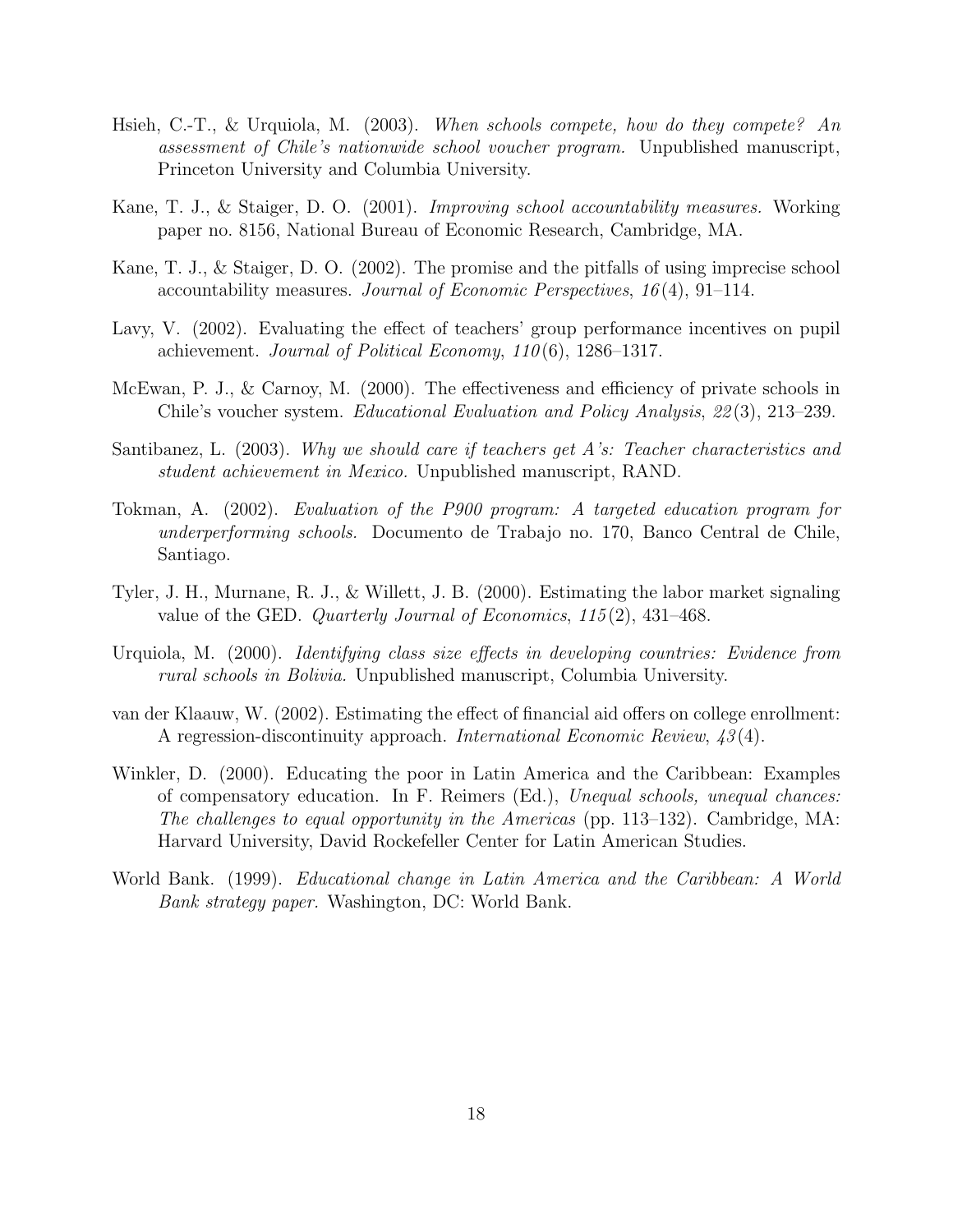| Variable                       |        | 1988-1990 sample |         |        | 1988-1992 sample |         |
|--------------------------------|--------|------------------|---------|--------|------------------|---------|
|                                |        |                  |         |        |                  |         |
|                                | All    | <b>Non</b>       | $P-900$ | All    | Non              | $P-900$ |
|                                |        | $P-900$          |         |        | $P-900$          |         |
| Math score, 1988               | 48.9   | 50.9             | 40.7    | 49.8   | 52.4             | 40.6    |
|                                | (10.2) | (10.1)           | (5.0)   | (9.7)  | (9.1)            | (5.0)   |
| Language score, 1988           | 50.7   | 53.0             | 41.0    | 52.1   | 55.2             | 41.1    |
|                                | (11.9) | (11.8)           | (6.5)   | (11.4) | (10.6)           | (6.4)   |
| Math gain score, 1988-1990     | 6.0    | 5.4              | 8.4     |        |                  |         |
|                                | (9.9)  | (10.1)           | (8.9)   |        |                  |         |
| Language gain score, 1988-1990 | 5.0    | 4.1              | 8.8     |        |                  |         |
|                                | (9.5)  | (9.4)            | (8.9)   |        |                  |         |
| Math gain score, 1988-1992     |        |                  |         | 13.4   | 12.4             | 16.7    |
|                                |        |                  |         | (9.6)  | (9.2)            | (10.0)  |
| Language gain score, 1988-1992 |        |                  |         | 11.4   | 10.1             | 16.2    |
|                                |        |                  |         | (9.0)  | (8.5)            | (9.1)   |
| $P-900$                        | 0.19   | 0.0              | 1.0     | 0.22   | 0.0              | 1.0     |
| Urban                          | 0.59   | 0.62             | 0.50    | 0.69   | 0.74             | 0.51    |
| Fourth-grade enrollment        | 44.8   | 46.3             | 39.0    | 50.9   | 54.2             | 39.6    |
|                                | (40.5) | (42.3)           | (28.5)  | (40.8) | (43.1)           | (28.6)  |
| SES index, 1990                | 54.8   | 57.7             | 42.7    | 59.7   | 64.4             | 42.9    |
|                                | (29.5) | (30.1)           | (23.3)  | (27.8) | (27.2)           | (22.9)  |
| SES index, 1992                |        |                  |         | 44.3   | 49.4             | 26.3    |
|                                |        |                  |         | (30.3) | (30.0)           | (23.9)  |
| Sample size                    | 4,628  | 3,741            | 887     | 3,878  | 3,016            | 862     |

Table 1: Variable means and standard deviations

Notes: Test scores are expressed as the percentage of items correct. P-900 is a dummy variable indicating program selection in 1990. Urban is a dummy variable indicating urban (versus rural) location. Fourth grade enrollment reports the number of fourth-graders who took the SIMCE test in 1988, and whose scores comprise the school-level average. The SES index measures student socioeconomic status (SES), as reported by the Ministry of Education. It is scaled 0-100, with higher values indicating higher SES.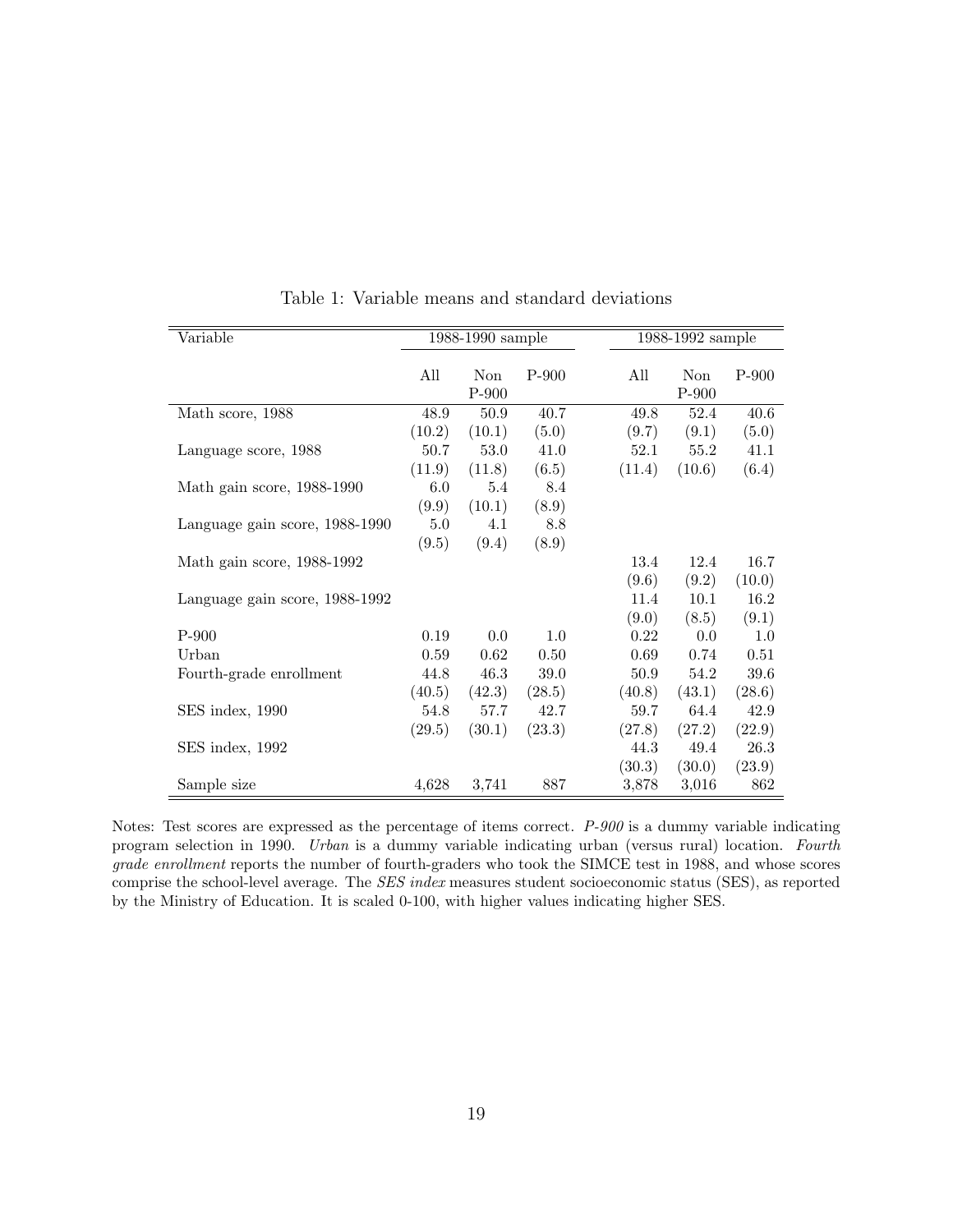|                |                | Sample size                 |                     | Cut-off definition 1 |                              |                    | Cut-off definition 2 |                              |
|----------------|----------------|-----------------------------|---------------------|----------------------|------------------------------|--------------------|----------------------|------------------------------|
|                |                |                             | $Cut$ -off<br>score |                      | $%$ correctly<br>classified: | $Cut-off$<br>score |                      | $%$ correctly<br>classified: |
| Region         | All<br>schools | Urban,<br>larger<br>schools |                     | All<br>schools       | Urban,<br>larger<br>schools  |                    | All<br>schools       | Urban,<br>larger<br>schools  |
|                | (1)            | $\left( 2\right)$           | $\left( 3\right)$   | $\left(4\right)$     | (5)                          | (6)                | $\left( 7\right)$    | (8)                          |
| 1              | 65             | 49                          | 52                  | 89.2                 | 100.0                        | 52                 | 89.2                 | 100.0                        |
| $\overline{2}$ | 76             | 70                          | 50                  | 84.2                 | 91.4                         | 50                 | 84.2                 | 91.4                         |
| $\sqrt{3}$     | 59             | 47                          | 52                  | 83.1                 | 95.7                         | 52                 | 83.1                 | 95.7                         |
| $\overline{4}$ | 266            | 95                          | 55                  | 53.0                 | 87.4                         | 52                 | 60.5                 | 95.8                         |
| 5              | 493            | 333                         | 53                  | 64.7                 | 74.5                         | 50                 | 75.3                 | 87.1                         |
| 6              | 373            | 124                         | 49                  | 55.0                 | 75.8                         | 44                 | 78.8                 | 96.8                         |
| $\overline{7}$ | 494            | 157                         | 48                  | 57.5                 | 79.6                         | 43                 | 75.5                 | 96.8                         |
| 8              | 768            | 377                         | 52                  | 53.6                 | 69.5                         | 44                 | 77.1                 | 97.3                         |
| 9              | 359            | 202                         | 56                  | 55.1                 | 69.3                         | 48                 | 72.4                 | 93.6                         |
| 10             | 487            | 173                         | $59\,$              | 42.7                 | 57.2                         | $50\,$             | 64.9                 | 90.2                         |
| 11             | 20             | 16                          | 53                  | 85.0                 | 87.5                         | 53                 | 85.0                 | 87.5                         |
| 12             | 37             | 28                          | 53                  | 91.9                 | 92.9                         | 53                 | 91.9                 | 92.9                         |
| 13             | 1,131          | 973                         | 61                  | 31.8                 | 32.0                         | 47                 | 82.4                 | 84.6                         |
| Total          | 4,628          | 2,644                       |                     | 50.8                 | 59.0                         |                    | 76.1                 | 90.2                         |

Table 2: Cut-off definitions, sample sizes, and percentage correctly classified by region

Notes: Definition 1 places the cut-off value at the rounded up highest (average) score observed among all treated schools in the entire region. Definition 2 places the cut-off value at rounded up value of the  $95<sup>th</sup>$ percentile of the (average) score observed among all treated schools in the entire region. Urban, larger schools are those the Ministry of Education classifies as urban, and which additionally have enrollments of at least 15 students in the fourth grade.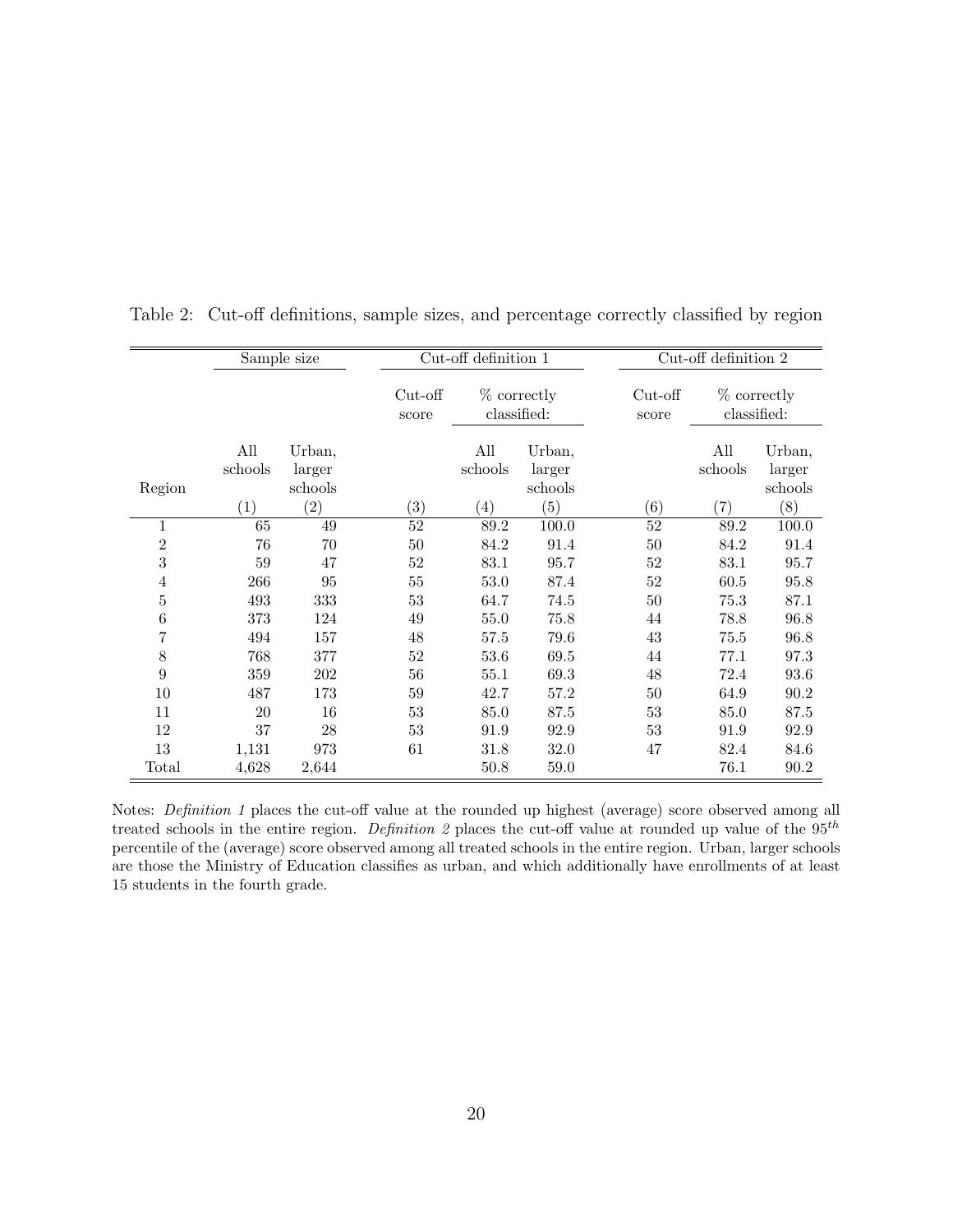|                               |             |                   | Mathematics |           |             |             | Language             |                       |
|-------------------------------|-------------|-------------------|-------------|-----------|-------------|-------------|----------------------|-----------------------|
|                               | (1)         | $\left( 2\right)$ | (3)         | (4)       | (5)         | (6)         | (7)                  | (8)                   |
| Panel A: 1988-1990 gain score |             |                   |             |           |             |             |                      |                       |
| $P-900$                       | $2.19***$   | 0.28              | 0.18        | 0.52      | $4.26***$   | $0.67*$     | 0.30                 | 0.75                  |
|                               | (0.38)      | (0.44)            | (0.49)      | (0.51)    | (0.37)      | (0.40)      | (0.45)               | (0.48)                |
|                               | [0.30]      | [0.04]            | [0.02]      | [0.07]    | [0.61]      | [0.10]      | [0.04]               | $[0.11]$              |
| Average score, 1988           |             | $-0.14***$        |             |           |             | $-0.27***$  |                      |                       |
|                               |             | (0.02)            |             |           |             | (0.01)      |                      |                       |
| SES index, 1990               |             |                   |             | $0.16***$ |             |             |                      | $0.13***$             |
|                               |             |                   |             | (0.01)    |             |             |                      | (0.01)                |
| Cubic in 1988 score           | $\mathbf N$ | N                 | Y           | Y         | $\mathbf N$ | $\mathbf N$ | Y                    | Y                     |
| Regional dummies              | $\mathbf N$ | $\mathbf N$       | $\mathbf N$ | Y         | $\mathbf N$ | $\mathbf N$ | $\overline{N}$       | Y                     |
| $\mathbb{R}^2$                | 0.012       | 0.040             | 0.041       | 0.141     | 0.053       | 0.165       | 0.166                | 0.247                 |
| Sample size                   | 2,644       | 2,644             | 2,644       | 2,644     | 2,644       | 2,644       | 2,644                | 2,644                 |
| Panel B: 1988-1992 gain score |             |                   |             |           |             |             |                      |                       |
| $P-900$                       | $3.35***$   | $1.59***$         | $1.77***$   | $1.94***$ | $5.34***$   | $1.96***$   | $1.\overline{41***}$ | $1.77***$             |
|                               | (0.40)      | (0.45)            | (0.48)      | (0.50)    | (0.36)      | (0.39)      | (0.42)               | (0.45)                |
|                               | [0.43]      | [0.20]            | [0.23]      | [0.25]    | [0.72]      | [0.27]      | [0.19]               | [0.24]                |
| 1988 test score               |             | $-0.13***$        |             |           |             | $-0.25***$  |                      |                       |
|                               |             | (0.02)            |             |           |             | (0.01)      |                      |                       |
| SES index, 1990               |             |                   |             | $0.18***$ |             |             |                      | $0.16***$             |
|                               |             |                   |             | (0.01)    |             |             |                      | (0.01)                |
| Change in SES, 1990-1992      |             |                   |             | $0.07***$ |             |             |                      | $0.06^{\ast\ast\ast}$ |
|                               |             |                   |             | (0.01)    |             |             |                      | (0.01)                |
| Cubic in 1988 score           | $\mathbf N$ | N                 | Y           | Y         | $\mathbf N$ | $\mathbf N$ | Y                    | Υ                     |
| Regional dummies              | $\mathbf N$ | N                 | N           | Y         | N           | N           | N                    | Y                     |
| $R^2$                         | 0.027       | 0.050             | 0.053       | 0.149     | 0.078       | 0.171       | 0.173                | 0.254                 |
| Sample size                   | 2,591       | 2,591             | 2,591       | 2,591     | 2,591       | 2,591       | 2,591                | 2,591                 |

#### Table 3: P-900 effects on 1988-1990 and 1988-1992 gain scores

Notes: \*\*\*, \*\*, and \* indicate statistical significance at the 1, 5, and 10 percent level, respectively. Regressions are weighted by the number of students in the fourth grade, and cover schools with 15 or more students at this grade level. Huber-White standard errors are in parentheses. Brackets express the P-900 coefficient as a proportion of a standard deviation of gain scores for the respective subject and time period. For 1988-90 one standard deviation in gains is 7.4 for math, and 7.0 for language. For 1988-92, these are 7.8 and 7.4, respectively.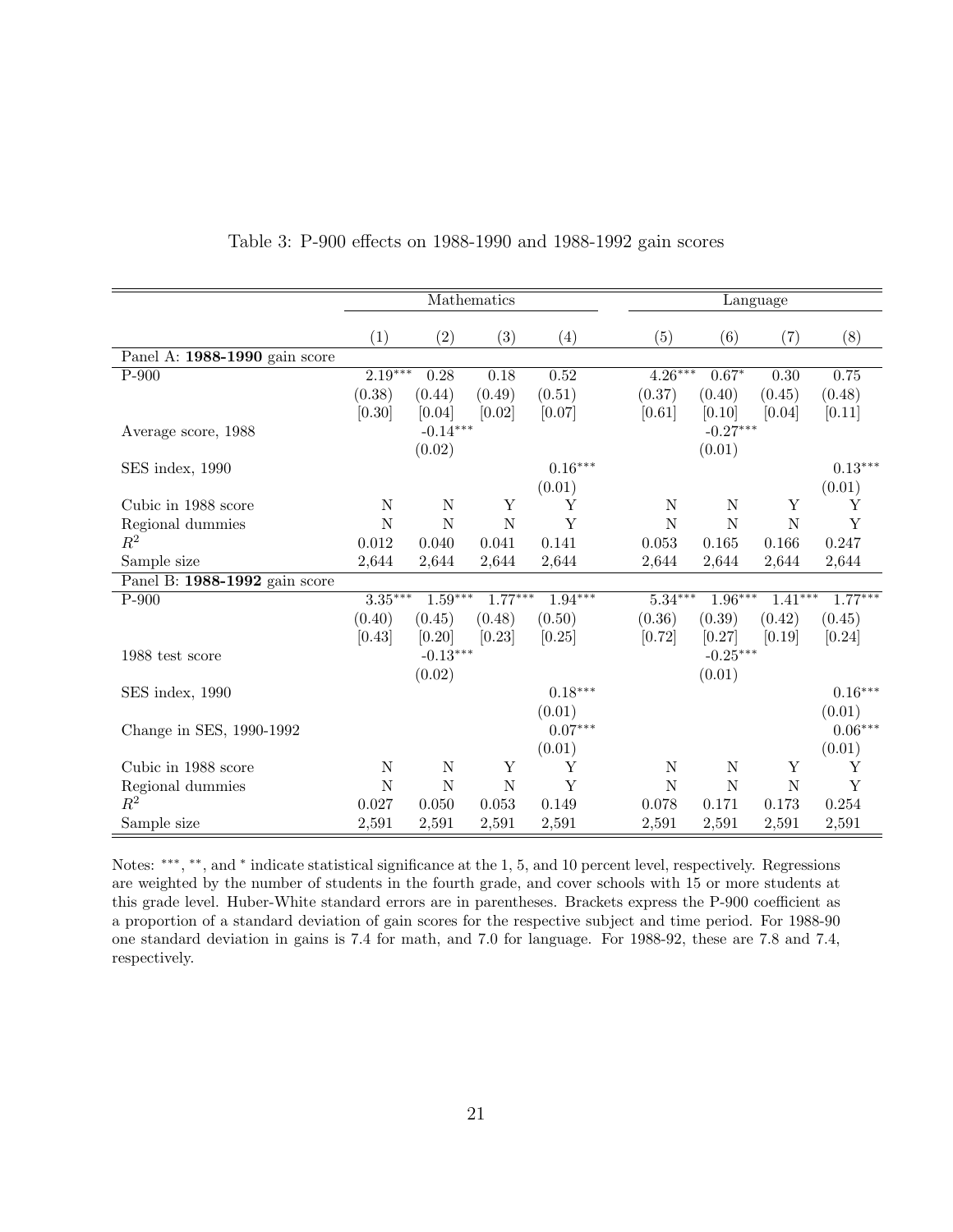|                             |                                              | 5 points<br>$\overline{+}$                                             |                                                                                                                                                                                                                                                                                                                   |                                                                    | $\pm$ 3 points                                                     |                                                                                                                                                                                                                                                                                                                                               |                                                  | $\pm 2$ points                                                                    |                                                                                                                                                                                                                                                                                                                                 |
|-----------------------------|----------------------------------------------|------------------------------------------------------------------------|-------------------------------------------------------------------------------------------------------------------------------------------------------------------------------------------------------------------------------------------------------------------------------------------------------------------|--------------------------------------------------------------------|--------------------------------------------------------------------|-----------------------------------------------------------------------------------------------------------------------------------------------------------------------------------------------------------------------------------------------------------------------------------------------------------------------------------------------|--------------------------------------------------|-----------------------------------------------------------------------------------|---------------------------------------------------------------------------------------------------------------------------------------------------------------------------------------------------------------------------------------------------------------------------------------------------------------------------------|
|                             | $\widehat{\Xi}$                              | $\odot$                                                                | $\odot$                                                                                                                                                                                                                                                                                                           | $\bigoplus$                                                        | $\widetilde{E}$                                                    | $\odot$                                                                                                                                                                                                                                                                                                                                       | E                                                | $\circledS$                                                                       | $\circledcirc$                                                                                                                                                                                                                                                                                                                  |
| Panel A: Mathematics        |                                              |                                                                        |                                                                                                                                                                                                                                                                                                                   |                                                                    |                                                                    |                                                                                                                                                                                                                                                                                                                                               |                                                  |                                                                                   |                                                                                                                                                                                                                                                                                                                                 |
| $P-900$                     |                                              |                                                                        |                                                                                                                                                                                                                                                                                                                   |                                                                    |                                                                    |                                                                                                                                                                                                                                                                                                                                               |                                                  |                                                                                   |                                                                                                                                                                                                                                                                                                                                 |
|                             | $\frac{1.83^{***}}{(0.54)}$<br>[0.23]        | $\frac{1.45}{(0.57)}$<br>[0.19]                                        |                                                                                                                                                                                                                                                                                                                   | $\frac{1.78***}{1.69}$<br>(0.69)<br>[0.23]                         | $\frac{1.45^{**}}{(0.72)}$<br>[0.19]                               |                                                                                                                                                                                                                                                                                                                                               | $\frac{2.05^{***}}{(0.74)}$ [0.26]               | $\frac{1.70^{**}}{(0.74)}$<br>$[0.22]$                                            |                                                                                                                                                                                                                                                                                                                                 |
| SES index, 1990             |                                              |                                                                        |                                                                                                                                                                                                                                                                                                                   |                                                                    |                                                                    |                                                                                                                                                                                                                                                                                                                                               |                                                  |                                                                                   |                                                                                                                                                                                                                                                                                                                                 |
|                             |                                              |                                                                        |                                                                                                                                                                                                                                                                                                                   |                                                                    |                                                                    |                                                                                                                                                                                                                                                                                                                                               |                                                  |                                                                                   |                                                                                                                                                                                                                                                                                                                                 |
| 1992<br>Change in SES, 1990 |                                              |                                                                        | $\begin{array}{c c} 1.07 \\ (0.72) \\ (0.14) \\ (0.17^{***} \\ (0.02) \\ (0.03)^{***} \\ (0.0174) \\ (0.02) \\ Y \\ Y \\ 0.119 \\ \end{array}$                                                                                                                                                                    |                                                                    |                                                                    | $\begin{array}{l} \bf{1.81^{**}} \\ \bf{1.81^{**}} \\ \bf{0.90} \\ \bf{0.23} \\ \bf{0.16^{***}} \\ \bf{0.03} \\ \bf{0.03} \\ \bf{0.03} \\ \bf{0.03} \\ \bf{0.03} \\ \bf{0.03} \\ \bf{0.03} \\ \bf{0.03} \\ \bf{0.03} \\ \bf{0.03} \\ \bf{0.03} \\ \bf{0.03} \\ \bf{0.03} \\ \bf{0.03} \\ \bf{0.03} \\ \bf{0.03} \\ \bf{0.03} \\ \bf{0.03} \\$ |                                                  |                                                                                   | $\begin{array}{r} \hline 1.65 \\[-4pt] 1.63 \\[-4pt] 0.21 \\[-4pt] 0.21 \\[-4pt] 0.33 \\[-4pt] 0.03 \\[-4pt] 0.03 \\[-4pt] 0.03 \\[-4pt] 0.03 \\[-4pt] 0.33 \\[-4pt] 0.33 \\[-4pt] 0.33 \\[-4pt] 0.33 \\[-4pt] 0.33 \\[-4pt] 0.33 \\[-4pt] 0.33 \\[-4pt] 0.33 \\[-4pt] 0.33 \\[-4pt] 0.33 \\[-4pt] 0.33 \\[-4pt] 0.33 \\[-4pt]$ |
| Cubic in 1988 score         |                                              |                                                                        |                                                                                                                                                                                                                                                                                                                   |                                                                    |                                                                    |                                                                                                                                                                                                                                                                                                                                               |                                                  |                                                                                   |                                                                                                                                                                                                                                                                                                                                 |
| Regional dummies            | $Z \n  \Sigma \n  \substack{0.018 \\ 0.038}$ | $\begin{array}{c} 866 \\ \times 100 \\ \hline 100 \\ \end{array}$      |                                                                                                                                                                                                                                                                                                                   | $\begin{array}{c}\n 2 \times 100 \\  2000 \\  0.010\n \end{array}$ | $\begin{array}{c}\n \Sigma \\  \Sigma \\  \Sigma\n \end{array}$    |                                                                                                                                                                                                                                                                                                                                               | $Z \nvert Z \nvert Z \nvert Q \nvert Q \nvert Q$ | $\begin{array}{c} \mathtt{X} \\ \mathtt{X} \\ 0.041 \\ \mathtt{0.92} \end{array}$ |                                                                                                                                                                                                                                                                                                                                 |
|                             |                                              |                                                                        |                                                                                                                                                                                                                                                                                                                   |                                                                    |                                                                    |                                                                                                                                                                                                                                                                                                                                               |                                                  |                                                                                   |                                                                                                                                                                                                                                                                                                                                 |
| Sample size                 |                                              |                                                                        | 938                                                                                                                                                                                                                                                                                                               |                                                                    | 560                                                                |                                                                                                                                                                                                                                                                                                                                               |                                                  |                                                                                   |                                                                                                                                                                                                                                                                                                                                 |
| Panel B: Language           |                                              |                                                                        |                                                                                                                                                                                                                                                                                                                   |                                                                    |                                                                    |                                                                                                                                                                                                                                                                                                                                               |                                                  |                                                                                   |                                                                                                                                                                                                                                                                                                                                 |
| $\overline{P-900}$          | $2.55***$                                    |                                                                        |                                                                                                                                                                                                                                                                                                                   |                                                                    |                                                                    |                                                                                                                                                                                                                                                                                                                                               |                                                  |                                                                                   |                                                                                                                                                                                                                                                                                                                                 |
|                             |                                              | $\frac{1.35^{**}}{(0.49)}$<br>[0.18]                                   | $\begin{array}{c} 1.38^{**} \\[-2.0ex] 1.38^{**} \\[-2.0ex] 0.02 \\[-2.0ex] 0.15^{**} \\[-2.0ex] 0.02 \\[-2.0ex] 0.02 \\[-2.0ex] 0.02 \\[-2.0ex] 0.02 \\[-2.0ex] 0.149 \\[-2.0ex] 0.38 \\[-2.0ex] 0.38 \\[-2.0ex] 0.38 \\[-2.0ex] 0.38 \\[-2.0ex] 0.38 \\[-2.0ex] 0.38 \\[-2.0ex] 0.38 \\[-2.0ex] 0.38 \\[-2.0ex$ | $\frac{1.94***}{1.94***}$<br>(0.65)<br>[0.26]                      | $\frac{1.35^{**}}{(0.61)}$<br>$[0.18]$                             | $\begin{array}{c} (0.77) \\ (0.77) \\ (0.27) \\ (0.02) \\ (0.02) \\ (0.08*** \\ (0.02) \\ (0.03) \\ (0.013) \\ (0.02) \\ (0.0140) \\ 0.140 \\ 560 \end{array}$                                                                                                                                                                                | $\frac{1.61***}{(0.71)}$<br>(0.71)               | $\frac{1.26}{(0.64)}$<br>(0.64)                                                   | $\begin{bmatrix} 1.73^{**} \\ (0.85) \\ (0.23) \\ (0.23) \\ (0.03) \\ (0.03) \\ (0.06^{**} \\ (0.03) \\ Y \\ Y \\ Y \\ 0.167 \end{bmatrix}$                                                                                                                                                                                     |
|                             | $\left[0.50\right)$ $\left[0.35\right]$      |                                                                        |                                                                                                                                                                                                                                                                                                                   |                                                                    |                                                                    |                                                                                                                                                                                                                                                                                                                                               |                                                  |                                                                                   |                                                                                                                                                                                                                                                                                                                                 |
| SES index, 1990             |                                              |                                                                        |                                                                                                                                                                                                                                                                                                                   |                                                                    |                                                                    |                                                                                                                                                                                                                                                                                                                                               |                                                  |                                                                                   |                                                                                                                                                                                                                                                                                                                                 |
|                             |                                              |                                                                        |                                                                                                                                                                                                                                                                                                                   |                                                                    |                                                                    |                                                                                                                                                                                                                                                                                                                                               |                                                  |                                                                                   |                                                                                                                                                                                                                                                                                                                                 |
| 1992<br>Change in SES, 1990 |                                              |                                                                        |                                                                                                                                                                                                                                                                                                                   |                                                                    |                                                                    |                                                                                                                                                                                                                                                                                                                                               |                                                  |                                                                                   |                                                                                                                                                                                                                                                                                                                                 |
|                             |                                              |                                                                        |                                                                                                                                                                                                                                                                                                                   |                                                                    |                                                                    |                                                                                                                                                                                                                                                                                                                                               |                                                  |                                                                                   |                                                                                                                                                                                                                                                                                                                                 |
| Cubic in 1988 score         |                                              |                                                                        |                                                                                                                                                                                                                                                                                                                   |                                                                    |                                                                    |                                                                                                                                                                                                                                                                                                                                               |                                                  |                                                                                   |                                                                                                                                                                                                                                                                                                                                 |
| Regional dummies            |                                              | $\begin{array}{c}\n \Sigma \times 1 \\  \Sigma \times 2\n \end{array}$ |                                                                                                                                                                                                                                                                                                                   |                                                                    | $\begin{array}{c}\n \Sigma \Sigma \\  \Sigma \Sigma\n \end{array}$ |                                                                                                                                                                                                                                                                                                                                               |                                                  |                                                                                   |                                                                                                                                                                                                                                                                                                                                 |
|                             | $Z \n  \, \simeq$ $\sum_{0.000}^{0.0000}$    |                                                                        |                                                                                                                                                                                                                                                                                                                   | $Z \nvert Z \nvert Z \nvert Z \nvert Z$                            |                                                                    |                                                                                                                                                                                                                                                                                                                                               | $Z \n  \Sigma \n  \substack{0.018 \\ 0.038}$     | $\begin{array}{c}\nX \\ Y \\ Y \\ Y\n\end{array}$                                 |                                                                                                                                                                                                                                                                                                                                 |
| Sample size                 |                                              | 938                                                                    |                                                                                                                                                                                                                                                                                                                   |                                                                    | 560                                                                |                                                                                                                                                                                                                                                                                                                                               |                                                  | 392                                                                               | 392                                                                                                                                                                                                                                                                                                                             |

Table 4: P-900 effects on 1988-1992 gain scores, within narrow bands Table 4: P-900 effects on 1988-1992 gain scores, within narrow bands

errors are in parentheses. Brackets express the P-900 coefficient as a proportion of a standard deviation of gain scores for the respective subject. indicate statistical significance at the 1, 5, and 10 percent level, respectively. Regressions are weighted by the number of students in the fourth grade. Sample includes urban schools with 15 or more students in the fourth grade in all regions. Huber-White standard errors are in parentheses. Brackets express the P-900 coefficient as a proportion of a standard deviation of gain scores for the respective subject. For 1988-92 one standard deviation in gains is 7.8 for math, and 7.4 for language. For 1988-92 one standard deviation in gains is 7.8 for math, and 7.4 for language. Notes: ∗∗∗ , ∗∗, and ∗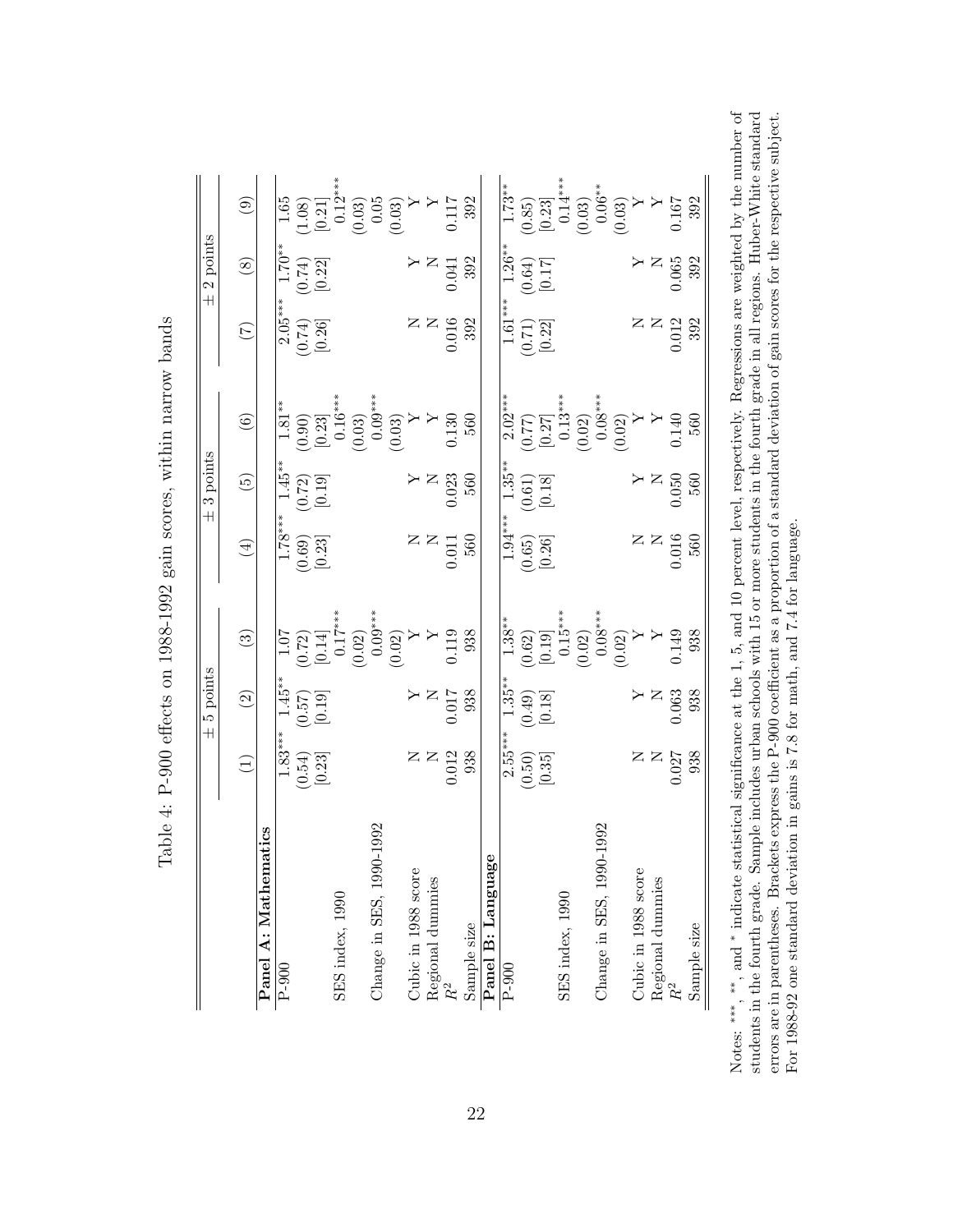|                                                                      |                                                                                                                                                                                                                                                                                                                                                                                                                                                                                                                                                                  | All schools                                                                                                                                                                                                                                                                                                                          | $\overline{+}$         | 5 points                                                                                                                | $\overline{+}$                                                                                                                                                 | 3 points                                                                                         | $\overline{+}$                                                                                                                                       | 2 points                                                                                      |
|----------------------------------------------------------------------|------------------------------------------------------------------------------------------------------------------------------------------------------------------------------------------------------------------------------------------------------------------------------------------------------------------------------------------------------------------------------------------------------------------------------------------------------------------------------------------------------------------------------------------------------------------|--------------------------------------------------------------------------------------------------------------------------------------------------------------------------------------------------------------------------------------------------------------------------------------------------------------------------------------|------------------------|-------------------------------------------------------------------------------------------------------------------------|----------------------------------------------------------------------------------------------------------------------------------------------------------------|--------------------------------------------------------------------------------------------------|------------------------------------------------------------------------------------------------------------------------------------------------------|-----------------------------------------------------------------------------------------------|
|                                                                      | $\begin{pmatrix} 1 \end{pmatrix}$                                                                                                                                                                                                                                                                                                                                                                                                                                                                                                                                | $\widehat{S}$                                                                                                                                                                                                                                                                                                                        | $\widehat{\mathbb{C}}$ | $\tag{4}$                                                                                                               | $\widetilde{\mathbb{P}}$                                                                                                                                       | $\widehat{\mathbf{e}}$                                                                           | E                                                                                                                                                    | $\circledS$                                                                                   |
| Panel A: Mathematics                                                 |                                                                                                                                                                                                                                                                                                                                                                                                                                                                                                                                                                  |                                                                                                                                                                                                                                                                                                                                      |                        |                                                                                                                         |                                                                                                                                                                |                                                                                                  |                                                                                                                                                      |                                                                                               |
| $P-900$                                                              |                                                                                                                                                                                                                                                                                                                                                                                                                                                                                                                                                                  |                                                                                                                                                                                                                                                                                                                                      |                        |                                                                                                                         |                                                                                                                                                                |                                                                                                  |                                                                                                                                                      |                                                                                               |
|                                                                      | $\begin{array}{c} \begin{array}{c} \ast \\ 0.00 \\ \ast \\ 0.07 \\ \ast \end{array} \\ \begin{array}{c} \ast \\ \ast \\ \ast \\ \ast \end{array} \\ \begin{array}{c} \ast \\ \ast \\ \ast \\ \ast \end{array} \\ \begin{array}{c} \ast \\ \ast \\ \ast \\ \ast \end{array} \\ \begin{array}{c} \ast \\ \ast \\ \ast \\ \ast \end{array} \\ \begin{array}{c} \ast \\ \ast \\ \ast \\ \ast \end{array} \\ \begin{array}{c} \ast \\ \ast \\ \ast \\ \ast \end{array} \\ \begin{array}{c} \ast \\ \ast \\ \ast \\ \ast \end{array} \\ \begin{array}{c} \ast \\ \ast$ | $\begin{array}{l} \frac{1}{2.41**} \\ \hline 0.91) \\ 0.31 \\ \hline 1 \\ 0.31 \\ \end{array}$<br>$\begin{array}{l} \times \\ \times \\ \times \\ 0.230 \\ \end{array}$                                                                                                                                                              |                        |                                                                                                                         | $\begin{bmatrix} 2.66^{**} \\ 2.15 \\ 0.34 \end{bmatrix}$<br>$\begin{bmatrix} 1.15 \\ 0.34 \end{bmatrix}$<br>$\begin{bmatrix} 2 & 8 \\ 0 & 0.43 \end{bmatrix}$ | $\begin{array}{c} 1.08 \\ (2.18) \\ [0.14] \\ Y \\ Y \\ Y \\ 142 \\ 0.142 \\ 117 \\ \end{array}$ | $2.40^{+1}$<br>$2.7$<br>$1.27$<br>$1.37$<br>$1.5$<br>$1.5$<br>$1.5$<br>$1.5$<br>$1.5$<br>$1.5$<br>$1.5$<br>$1.5$<br>$1.5$<br>$1.5$<br>$1.5$<br>$1.5$ | $\begin{array}{c} 1.44 \\ (2.47) \\ (0.18) \\ Y \\ Y \\ Y \\ 44 \\ Y \\ 61.44 \\ \end{array}$ |
|                                                                      |                                                                                                                                                                                                                                                                                                                                                                                                                                                                                                                                                                  |                                                                                                                                                                                                                                                                                                                                      |                        |                                                                                                                         |                                                                                                                                                                |                                                                                                  |                                                                                                                                                      |                                                                                               |
| Cubic in 1988 score                                                  |                                                                                                                                                                                                                                                                                                                                                                                                                                                                                                                                                                  |                                                                                                                                                                                                                                                                                                                                      |                        |                                                                                                                         |                                                                                                                                                                |                                                                                                  |                                                                                                                                                      |                                                                                               |
| SES controls                                                         |                                                                                                                                                                                                                                                                                                                                                                                                                                                                                                                                                                  |                                                                                                                                                                                                                                                                                                                                      |                        |                                                                                                                         |                                                                                                                                                                |                                                                                                  |                                                                                                                                                      |                                                                                               |
|                                                                      |                                                                                                                                                                                                                                                                                                                                                                                                                                                                                                                                                                  |                                                                                                                                                                                                                                                                                                                                      |                        |                                                                                                                         |                                                                                                                                                                |                                                                                                  |                                                                                                                                                      |                                                                                               |
| Regional dummies $\mathbb{R}^2$                                      |                                                                                                                                                                                                                                                                                                                                                                                                                                                                                                                                                                  |                                                                                                                                                                                                                                                                                                                                      |                        |                                                                                                                         |                                                                                                                                                                |                                                                                                  |                                                                                                                                                      |                                                                                               |
| Sample size                                                          | $90+$                                                                                                                                                                                                                                                                                                                                                                                                                                                                                                                                                            | $490\,$                                                                                                                                                                                                                                                                                                                              | 215                    |                                                                                                                         |                                                                                                                                                                |                                                                                                  | 85                                                                                                                                                   | 85                                                                                            |
| ijе<br>Panel B: Langua                                               |                                                                                                                                                                                                                                                                                                                                                                                                                                                                                                                                                                  |                                                                                                                                                                                                                                                                                                                                      |                        |                                                                                                                         |                                                                                                                                                                |                                                                                                  |                                                                                                                                                      |                                                                                               |
| $P-900$                                                              |                                                                                                                                                                                                                                                                                                                                                                                                                                                                                                                                                                  |                                                                                                                                                                                                                                                                                                                                      |                        |                                                                                                                         |                                                                                                                                                                |                                                                                                  |                                                                                                                                                      |                                                                                               |
|                                                                      | $\begin{array}{l} 0.0748 \\ 0.0714 \\ -0.0000 \\ -0.0000 \\ -0.0000 \\ -0.0000 \\ -0.0000 \\ -0.0000 \\ -0.0000 \\ -0.0000 \\ -0.0000 \\ -0.0000 \\ -0.0000 \\ -0.0000 \\ -0.0000 \\ -0.0000 \\ -0.0000 \\ -0.0000 \\ -0.0000 \\ -0.0000 \\ -0.0000 \\ -0.0000 \\ -0.0000 \\ -0.0000 \\ -0.0000 \\ -0.0000 \\ -0.00$                                                                                                                                                                                                                                             | $\begin{array}{c} 2.98^{***} \\ (0.86) \\ (0.40) \\ (0.40) \\ (0.50) \\ (0.36) \\ (0.36) \\ (0.36) \\ (0.36) \\ (0.36) \\ (0.36) \\ (0.36) \\ (0.36) \\ (0.36) \\ (0.36) \\ (0.36) \\ (0.36) \\ (0.36) \\ (0.36) \\ (0.36) \\ (0.36) \\ (0.36) \\ (0.36) \\ (0.36) \\ (0.36) \\ (0.36) \\ (0.36) \\ (0.36) \\ (0.36) \\ (0.36) \\ ($ |                        | $\begin{array}{l} 1.81 \\ (1.22) \\ [0.24] \\ \textrm{Y} \\ Y \\ Y \\ 215 \\ 0.264 \\ \textrm{ } \\ 215 \\ \end{array}$ | $2.89$<br>$2.39$<br>$1.18$<br>$0.39$<br>$0.39$<br>$0.39$<br>$0.39$<br>$0.39$<br>$0.39$<br>$0.39$                                                               | $\begin{array}{c} 2.30 \\ (1.82) \\ (0.31] \\ Y \\ Y \\ Y \\ 117 \\ 117 \\ \end{array}$          | $2.48$<br>$-1.30$<br>$-1.30$<br>$-1.30$<br>$-1.30$<br>$-1.30$<br>$-1.30$<br>$-1.30$<br>$-1.30$                                                       |                                                                                               |
|                                                                      |                                                                                                                                                                                                                                                                                                                                                                                                                                                                                                                                                                  |                                                                                                                                                                                                                                                                                                                                      |                        |                                                                                                                         |                                                                                                                                                                |                                                                                                  |                                                                                                                                                      |                                                                                               |
| Cubic in 1988 score                                                  |                                                                                                                                                                                                                                                                                                                                                                                                                                                                                                                                                                  |                                                                                                                                                                                                                                                                                                                                      |                        |                                                                                                                         |                                                                                                                                                                |                                                                                                  |                                                                                                                                                      |                                                                                               |
| SES controls                                                         |                                                                                                                                                                                                                                                                                                                                                                                                                                                                                                                                                                  |                                                                                                                                                                                                                                                                                                                                      |                        |                                                                                                                         |                                                                                                                                                                |                                                                                                  |                                                                                                                                                      |                                                                                               |
| $\begin{tabular}{l} Aegional {\rm \,\,dummiss} \\ R^2 \end{tabular}$ |                                                                                                                                                                                                                                                                                                                                                                                                                                                                                                                                                                  |                                                                                                                                                                                                                                                                                                                                      |                        |                                                                                                                         |                                                                                                                                                                |                                                                                                  |                                                                                                                                                      | $\begin{array}{c} 2.63 \\ (2.01) \\ [0.36] \\ Y \\ Y \\ Y \\ 2.23 \\ \end{array}$             |
|                                                                      |                                                                                                                                                                                                                                                                                                                                                                                                                                                                                                                                                                  |                                                                                                                                                                                                                                                                                                                                      |                        |                                                                                                                         |                                                                                                                                                                |                                                                                                  |                                                                                                                                                      |                                                                                               |
| Sample size                                                          |                                                                                                                                                                                                                                                                                                                                                                                                                                                                                                                                                                  | $-490$                                                                                                                                                                                                                                                                                                                               |                        |                                                                                                                         |                                                                                                                                                                |                                                                                                  | 85                                                                                                                                                   | 85                                                                                            |

Table 5: P-900 effects on 1988-1992 gain scores, in regions with at least 95% of schools correctly assigned Table 5: P-900 effects on 1988-1992 gain scores, in regions with at least 95% of schools correctly assigned

students in the fourth grade. Huber-White standard errors are in parentheses. All regressions are for the sample of urban schools with 15 or more students in the fourth grade. The sample with at least 95 percent correctly assigned includes Regions 1, 3, 4, and 6-8. Brackets express the P-900 coefficient as a proportion of a standard deviation of gain scores for the respective subject. For 1988-92 one standard deviation in indicate statistical significance at the 1, 5, and 10 percent level, respectively. Regressions are weighted by the number of students in the fourth grade. Huber-White standard errors are in parentheses. All regressions are for the sample of urban schools with 15 or more students in the fourth grade. The sample with at least 95 percent correctly assigned includes Regions 1, 3, 4, and 6-8. Brackets express the P-900 coefficient as a proportion of a standard deviation of gain scores for the respective subject. For 1988-92 one standard deviation in gains is 7.8 for math, and 7.4 for language. gains is 7.8 for math, and 7.4 for language. Notes: ∗∗∗ ,∗∗, and ∗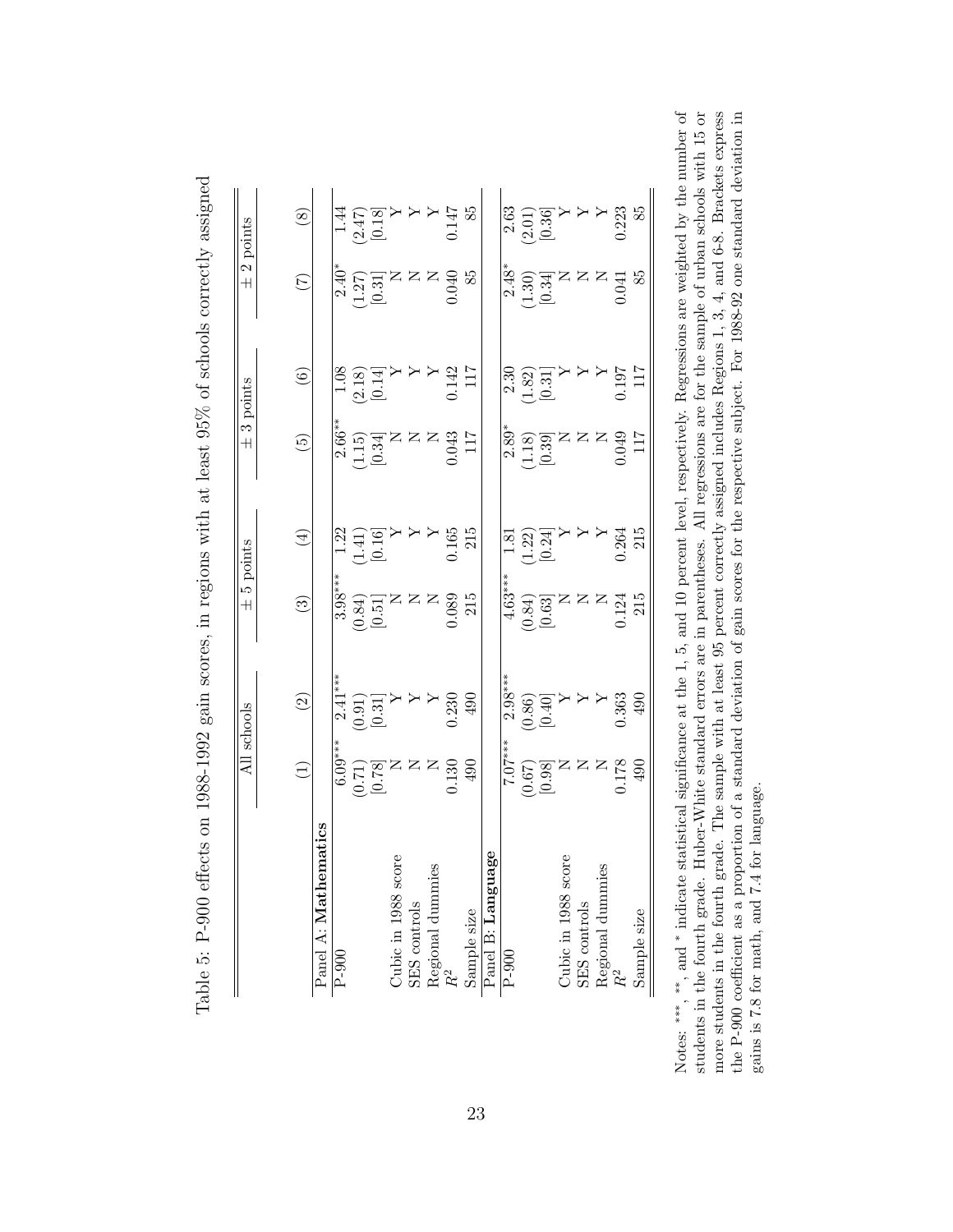|                                     |                   | Mathematics |           |             | Language    |           |
|-------------------------------------|-------------------|-------------|-----------|-------------|-------------|-----------|
|                                     | (1)               | (2)         | (3)       | (4)         | (5)         | (6)       |
| Panel A: scores $>50$ and $\leq 52$ |                   |             |           |             |             |           |
| $P-900$                             | 1.11              | 0.98        | 1.56      | 1.35        | 1.07        | $1.60*$   |
|                                     | (1.20)            | (1.23)      | (1.13)    | (0.93)      | (0.94)      | (0.93)    |
|                                     | [0.14]            | [0.13]      | [0.20]    | [0.18]      | [0.14]      | [0.22]    |
| Cubic in 1988 score                 | N                 | Υ           | Υ         | N           | Υ           | Υ         |
| SES controls                        | $\mathbf N$       | $\mathbf N$ | Y         | $\mathbf N$ | $\mathbf N$ | Y         |
| $R^2$                               | 0.003             | 0.007       | 0.079     | 0.006       | 0.022       | 0.097     |
| Panel B: scores >48 and $\leq 50$   |                   |             |           |             |             |           |
| $P-900$                             | $3.84***$         | $3.87***$   | $4.36***$ | $2.32***$   | $2.22***$   | $2.68***$ |
|                                     | (0.97)            | (1.05)      | (0.96)    | (1.02)      | (1.02)      | (0.96)    |
|                                     | [0.49]            | [0.50]      | [0.56]    | [0.31]      | [0.30]      | [0.36]    |
| Cubic in 1988 score                 | N                 | Y           | Y         | N           | Y           | Y         |
| SES controls                        | N                 | N           | Y         | N           | $\mathbf N$ | Y         |
| $R^2$                               | 0.050             | 0.065       | 0.142     | 0.022       | 0.033       | 0.112     |
| Panel C: scores >47 and $\leq 48$   |                   |             |           |             |             |           |
| $P-900$                             | $3.70**$          | $3.71***$   | $4.41***$ | $3.86***$   | $3.49***$   | $4.21***$ |
|                                     | (1.57)            | (1.56)      | (1.66)    | (1.14)      | (1.14)      | (1.20)    |
|                                     | [0.47]            | [0.48]      | [0.57]    | [0.52]      | [0.47]      | [0.57]    |
| Cubic in 1988 score                 | N                 | Υ           | Υ         | N           | Υ           | Y         |
| SES controls                        | $\mathbf N$       | $\mathbf N$ | Y         | $\mathbf N$ | $\mathbf N$ | Y         |
| $R^2$                               | 0.045             | 0.075       | 0.112     | 0.060       | 0.084       | 0.131     |
| Panel D: scores >44 and $\leq 47$   |                   |             |           |             |             |           |
| $P-900$                             | $\overline{1.25}$ | 1.31        | 1.69      | $1.54***$   | $1.61*$     | $2.00**$  |
|                                     | (1.07)            | (1.10)      | (1.05)    | (0.92)      | (0.95)      | (0.88)    |
|                                     | [0.16]            | [0.17]      | [0.22]    | [0.20]      | [0.22]      | [0.27]    |
| Cubic in 1988 score                 | $\mathbf N$       | Υ           | Υ         | $\mathbf N$ | Υ           | Υ         |
| SES controls                        | N                 | $\mathbf N$ | Y         | $\mathbf N$ | $\mathbf N$ | Y         |
| $\mathbb{R}^2$                      | 0.007             | 0.011       | 0.071     | 0.013       | 0.016       | 0.087     |
| Panel E: scores >43 and $\leq 44$   |                   |             |           |             |             |           |
| $P-900$                             | $2.97*$           | $2.99*$     | $3.04*$   | $-0.11***$  | 0.08        | 0.18      |
|                                     | (1.71)            | (1.71)      | (1.62)    | (1.50)      | (1.38)      | (1.68)    |
|                                     | [0.38]            | [0.38]      | [0.39]    | $[-0.01]$   | [0.01]      | [0.02]    |
| Cubic in 1988 score                 | N                 | Y           | Υ         | N           | Υ           | Y         |
| SES controls                        | N                 | N           | Y         | N           | N           | Y         |
| $R^2$                               | 0.043             | 0.054       | 0.137     | 0.000       | 0.045       | 0.078     |

Table 6: P-900 effects on 1988-1992 gain scores, alternate identification strategy

Notes: The "experiments" are as follows. For schools with test scores greater than 50 and less than or equal to 52, those in Regions 1, 3, 4, 11, and 12 are treated; Regions 2, 5–10, and 13 are untreated  $(N = 221)$ , of which 20 are treated). For schools with test scores greater than 48 and less than or equal to 50, those in Regions 1–5 and 10–12 are treated; Regions 6–9 and 13 are untreated  $(N = 193, 6$  which 31 are treated). For schools with test scores greater than 47 and less than or equal to 48, those in Regions 1–5 and 9–12 are treated; Regions 6–8 and 13 are untreated ( $N = 116$ , of which 24 are treated). For schools with test scores greater than 44 and less than or equal to 47, those in Regions 1–5 and 9–13 are treated; Regions 6–8 are untreated  $(N = 237, 6$  which 83 are treated). For schools with test scores greater than 43 and less than or equal to 44, those in Regions 1–6 and 8–13 are treated; Region 7 is untreated ( $N = 80$ , of which 35 are treated). In each sample, between 9 and 44 percent of the sample consists of treated schools. We have excluded a sixth potential "experiment"—schools with test scores between 52 and 53—because it included only 4 treated schools.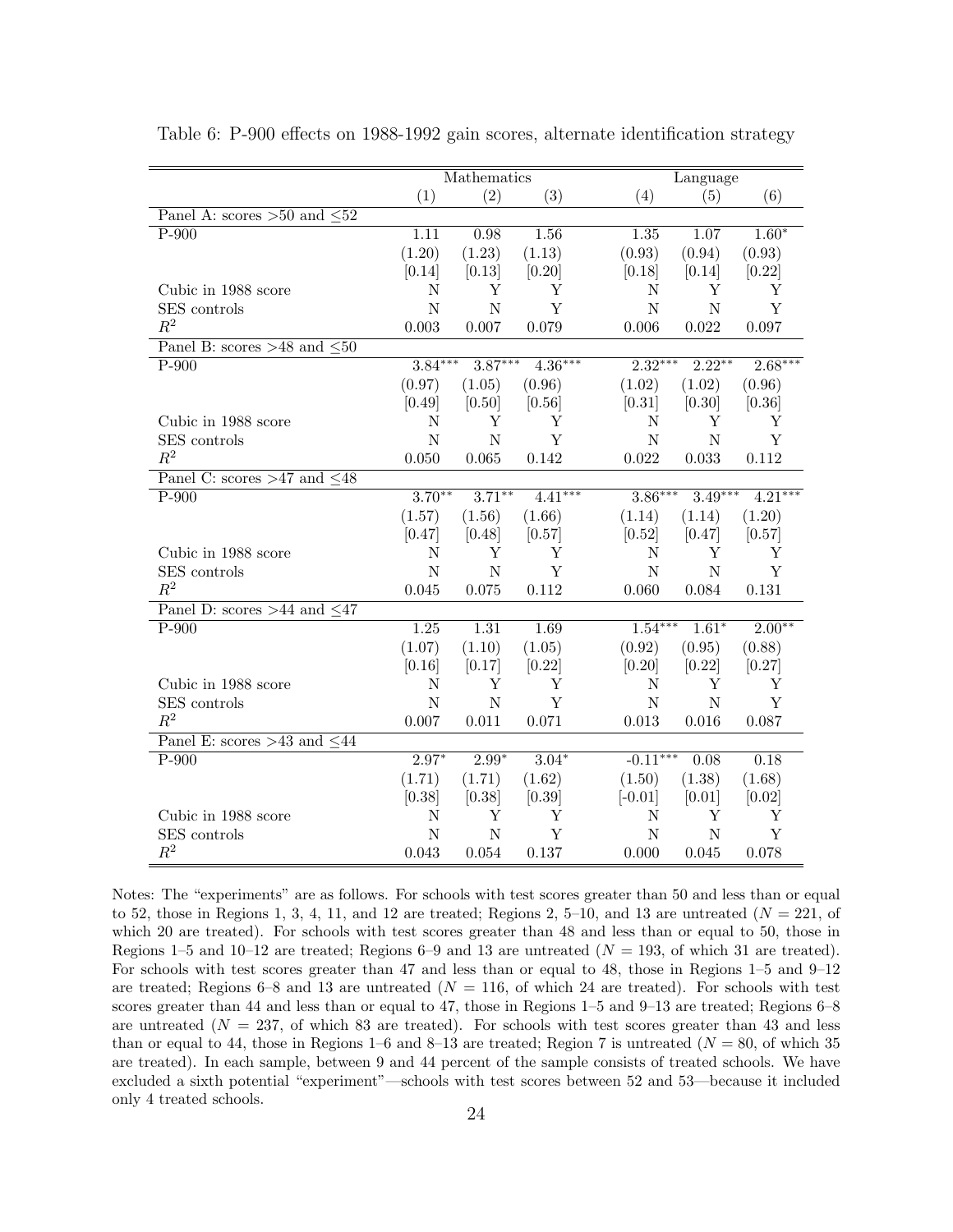

Figure 1: Hypothetical program assignment and effects on test scores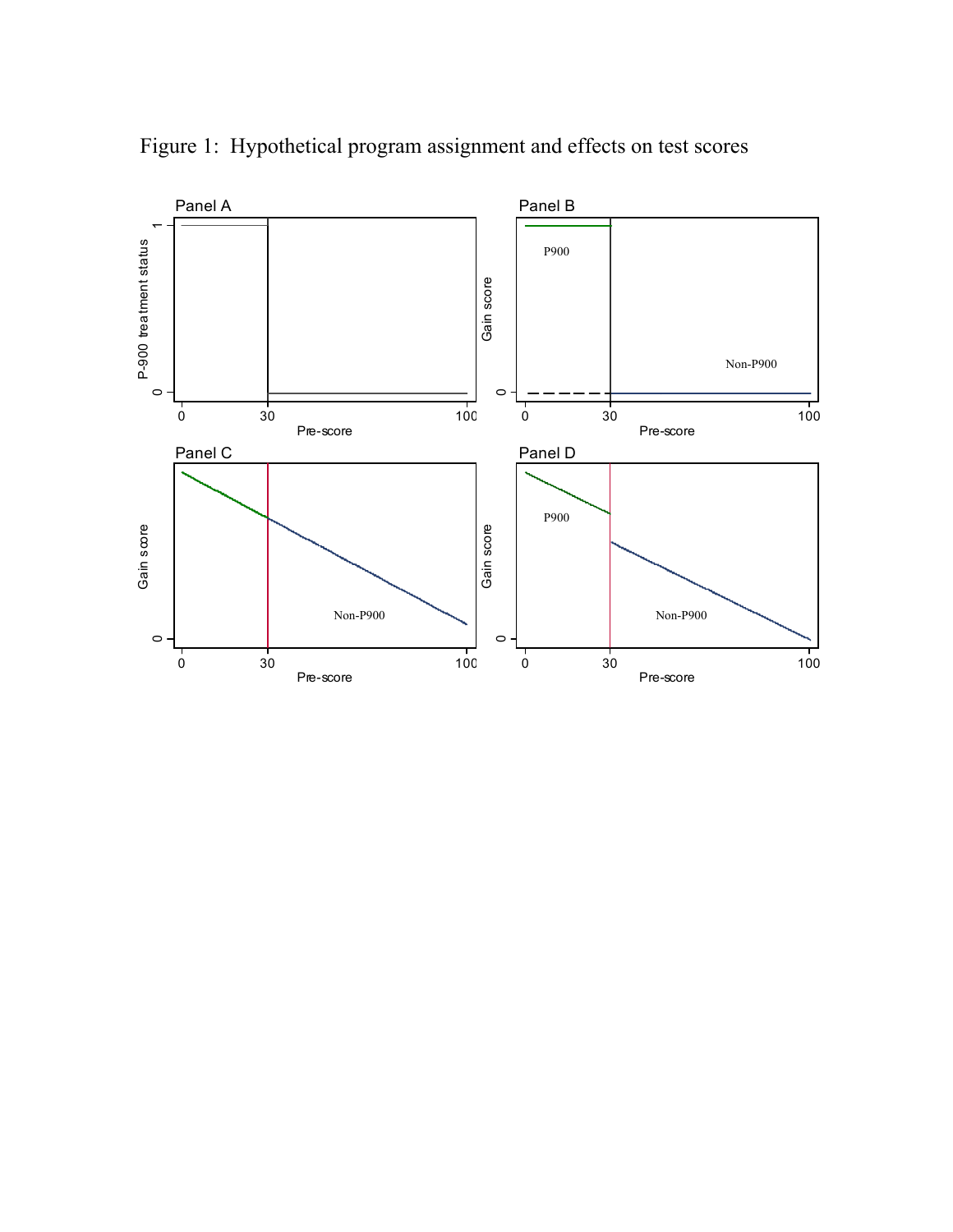Figure 2: Average scores and gain scores by fourth grade enrollment



Notes: The figures cover the full sample of schools. Each dot represents a school, and the solid lines plot (unweighted) smoothed values of scores (with bandwidths of 0.10). Enrollment refers to the number of fourth-graders who took the SIMCE test in each school. The graph featuring 1988-1992 gain scores is omitted here, but it closely resembles Panel B.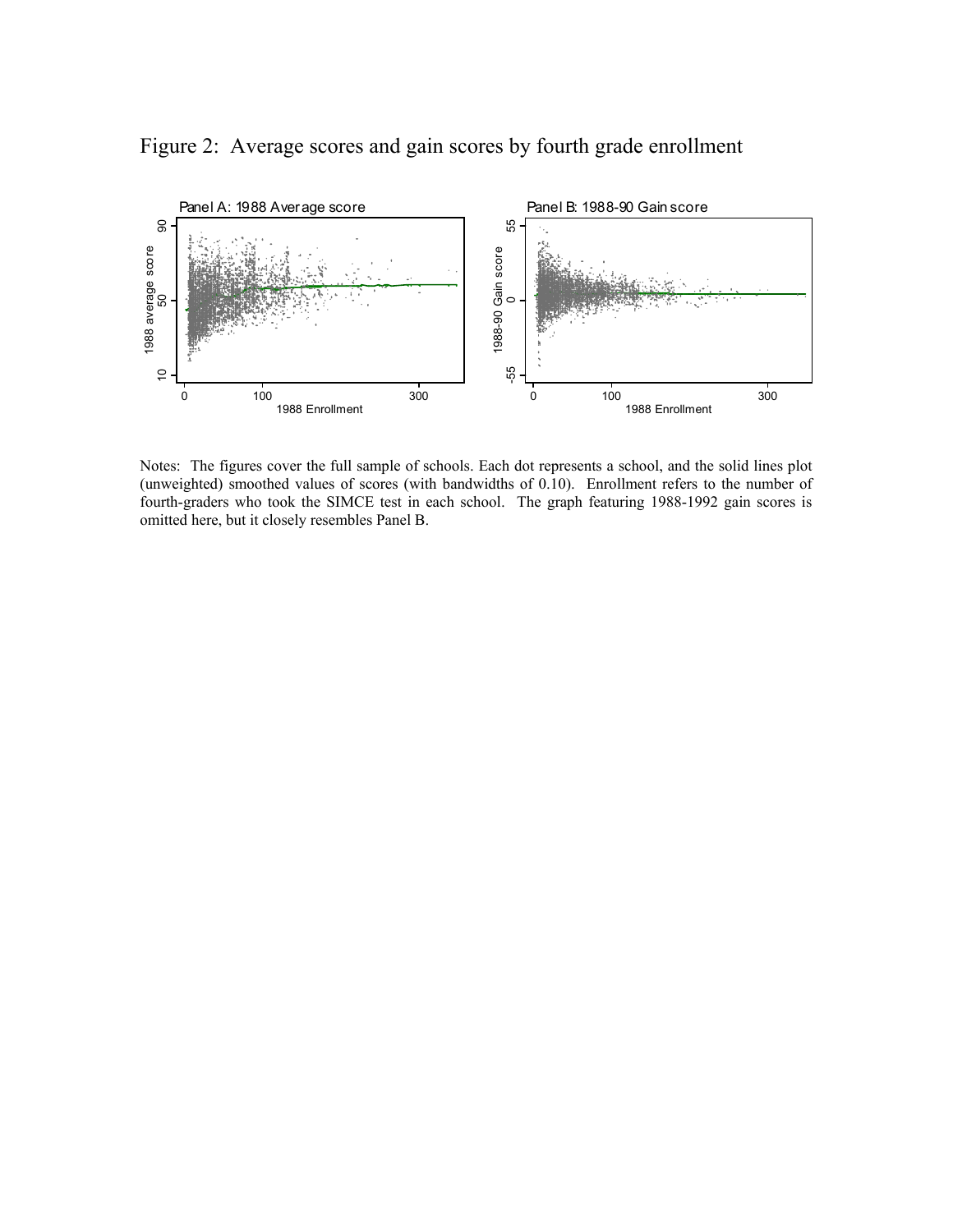

Figure 3: Program allocation in Region 1 and all regions

Notes: Panel A includes all schools in Region 1. Panels B, C, and D focus only on urban, larger schools – those classified as urban by the Ministry of Education, and which additionally have 4th grade enrollments of 15 or more. Panel D refers to regions in which at least 95 percent of schools were correctly assigned (as explained in the text): 1, 3, 4, and 6-8. In all panels, the 1988 score refers to the average (math and language) score for the school. Panels C and D refer to all regions, and the lines plot (unweighted) smoothed values of the proportion of schools treated (with a bandwidth of 0.10).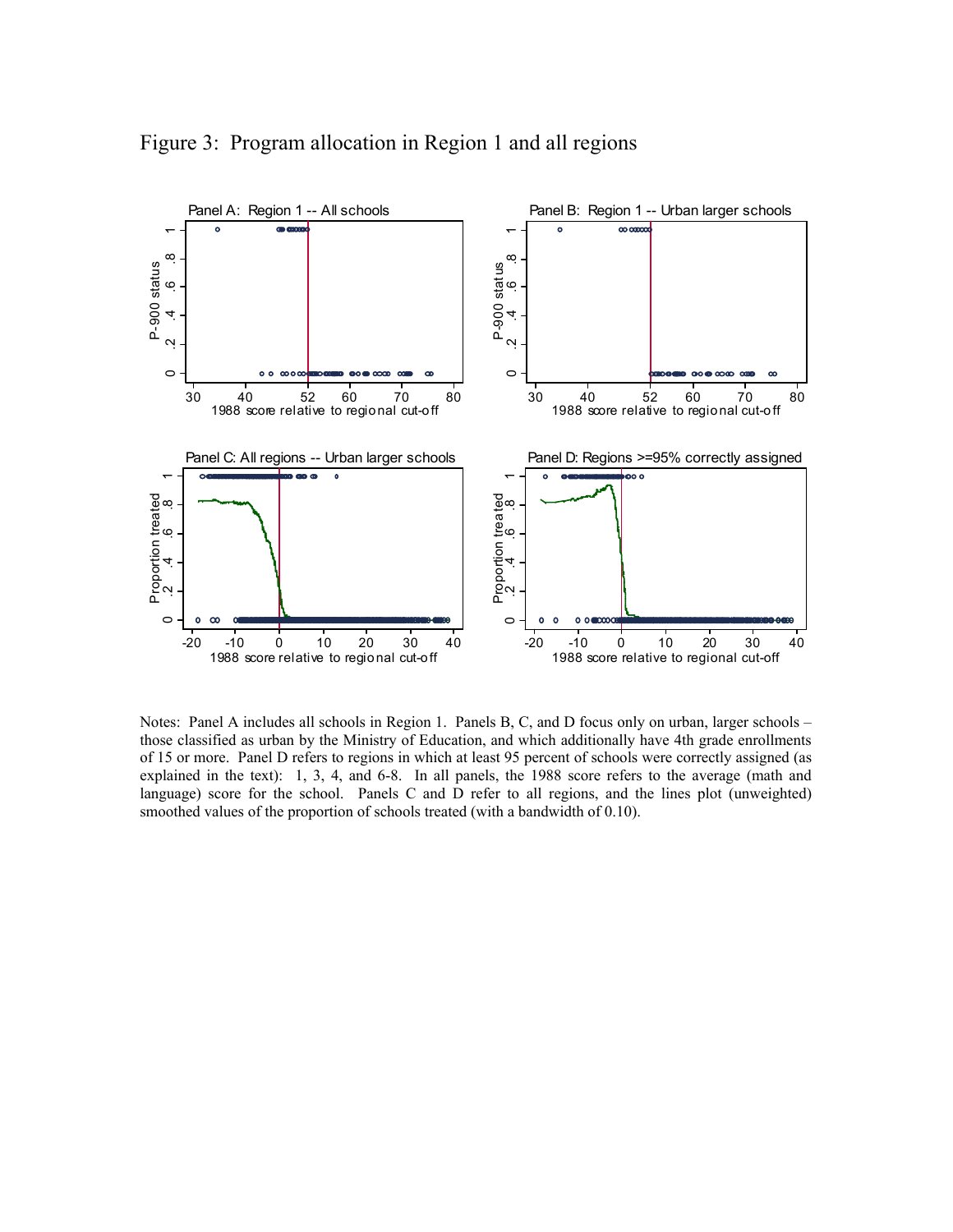

Figure 4: Average language scores, 1984-1992

Notes: The figures use PER data for 1984, and SIMCE data for 1988, 1990, and 1992. All panels are based on a sample that includes urban schools that have at least 15 students and were in operation throughout these years (N=1,534). The test scores in Panels A and B are standardized to a mean of 50 and standard deviation of 10. In Panel C, the top line refers to schools which had 1988 pre-scores within 2 points of their regional cut-off (N=236). The next line refers to schools which had pre-scores within 5 points of their regional cut-off (N=534). The final line refers to the full sample (N=1,534).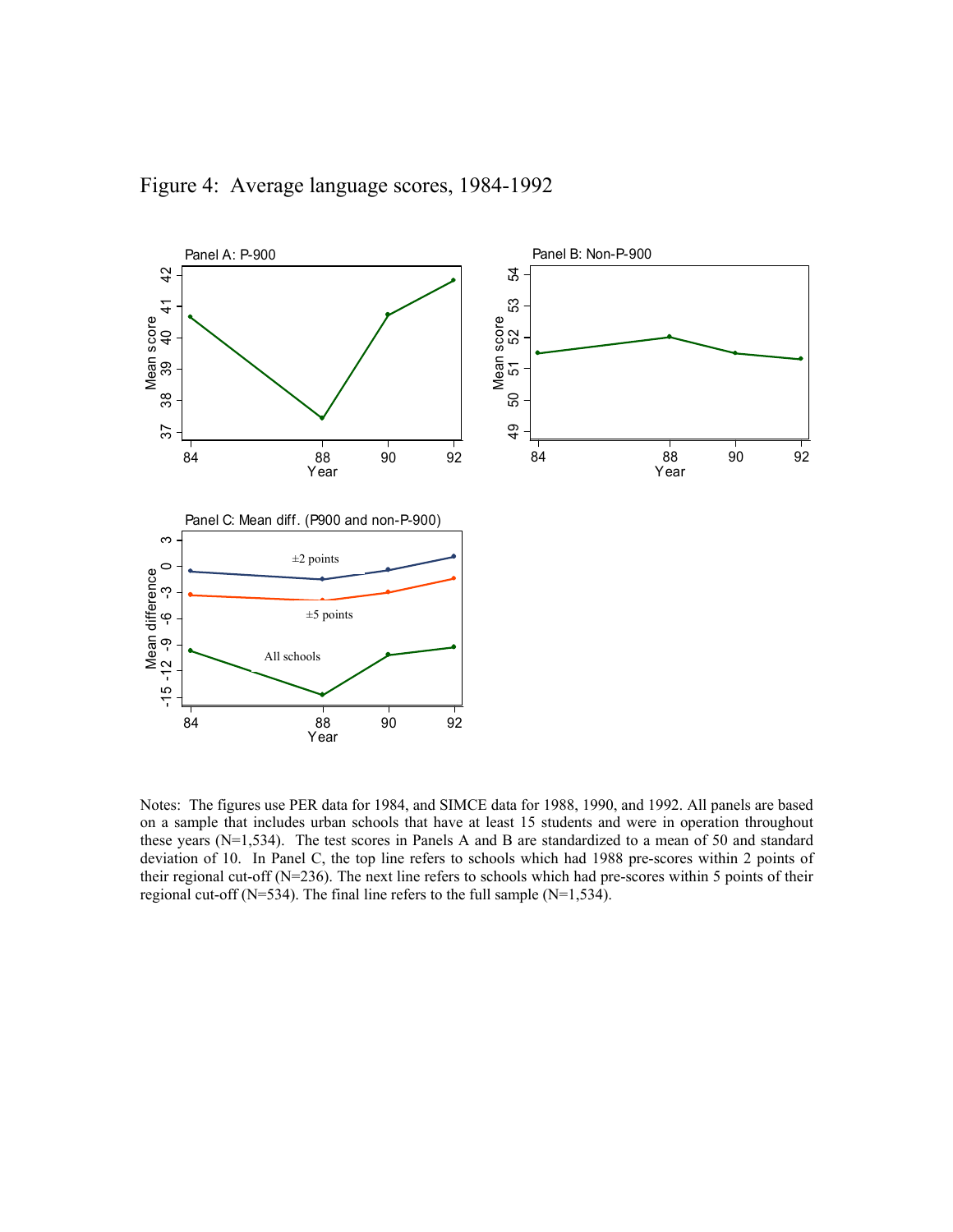

Figure 5: Gain scores by average 1988 score relative to the regional cut-off

Notes: The figures plot (unweighted) smoothed values of gain scores. The sample includes urban schools with fourth grade enrollments of 15 or more. Panels A-D refer to all regions, and panels E and F to regions in which at least 95 percent of schools were correctly assigned—1, 3, 4, and 6-8. In all panels, the 1988 score refers to the average (math and language) score for the school. In all cases, the bandwidths are 0.3 for the P-900 schools and 0.1 for the non-treated. In part, this reflects that there are over three times as many observations in the non-treated category.